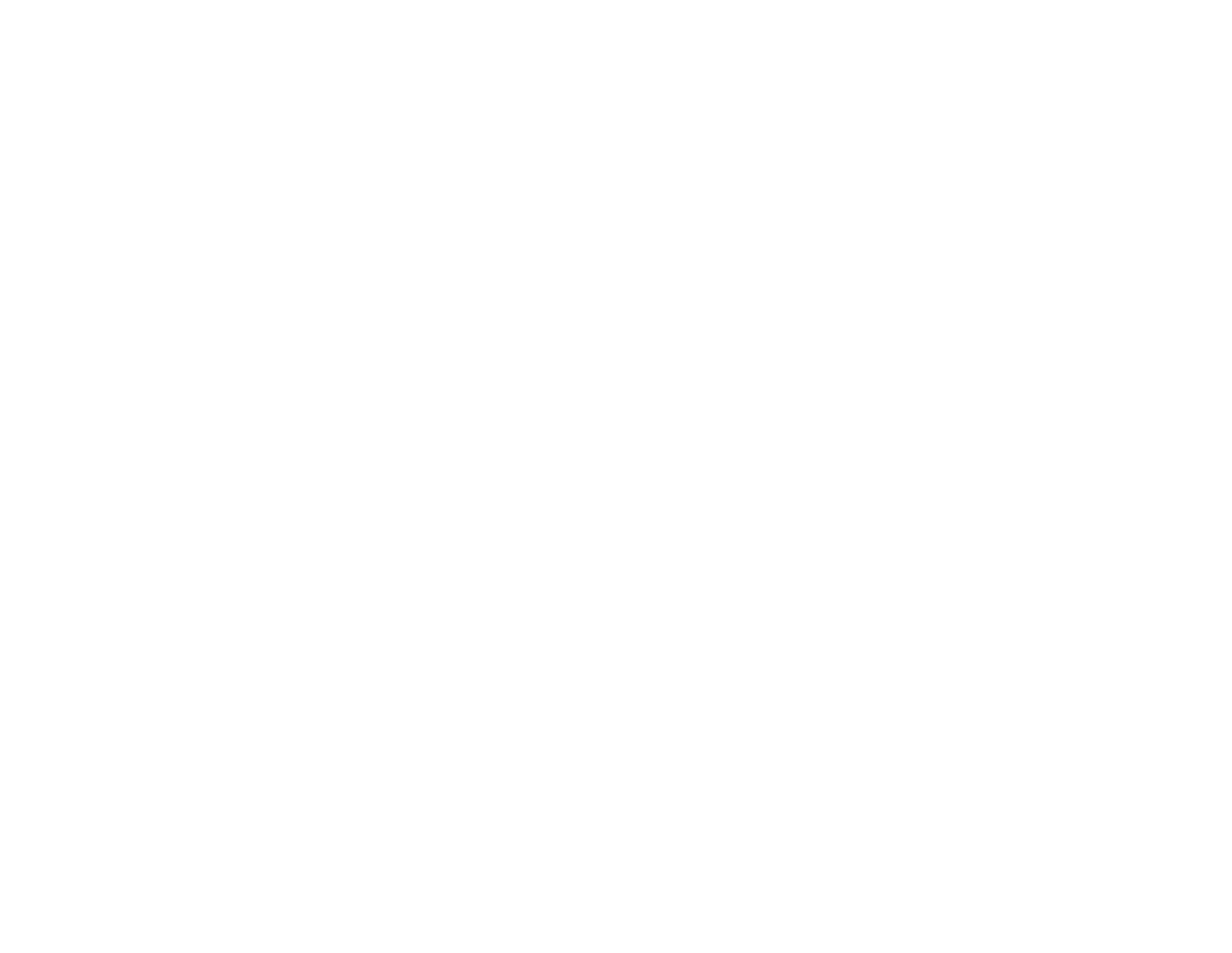|               |            |                 |              | 2 Bottle Kit                |                   | 1 Bottle Kit  |                 | 2 Bottle Kit        |                     |                   | 1 Bottle Kit  |      |                      |              |          |
|---------------|------------|-----------------|--------------|-----------------------------|-------------------|---------------|-----------------|---------------------|---------------------|-------------------|---------------|------|----------------------|--------------|----------|
| Sample        | Date       | <b>Analysis</b> | 250 ml       | 750 ml                      | 1 Liter           |               | <b>Analysis</b> | 250 ml              | 750 ml              | 1 Liter           |               |      |                      |              |          |
| <b>Number</b> | Submitted  | (Lead)          |              | Bottle (PPB)   Bottle (PPB) | <b>Calculated</b> | 1 Liter (PPB) | (Copper)        | <b>Bottle (PPB)</b> | <b>Bottle (PPB)</b> | <b>Calculated</b> | 1 Liter (PPB) |      | Street # Street Name | City         | Zip Code |
| LI01283       | 8/24/2018  | Lead            |              |                             |                   | 0             | Copper          |                     |                     |                   | 0             | 1653 | <b>DAVISON</b>       | <b>FLINT</b> | 48506    |
| LI01284       | 8/24/2018  | Lead            |              |                             |                   | $\mathsf 0$   | Copper          |                     |                     |                   | $\mathbf 0$   | 1816 | <b>DAVISON</b>       | <b>FLINT</b> | 48503    |
| LI03964       | 9/7/2018   | Lead            |              |                             |                   | $\mathbf 0$   | Copper          |                     |                     |                   | 0             | 2017 | <b>DAVISON</b>       | <b>FLINT</b> | 48503    |
| LI01276       | 8/24/2018  | Lead            |              |                             |                   | 0             | Copper          |                     |                     |                   | 0             | 2132 | <b>DAVISON</b>       | <b>FLINT</b> | 48506    |
| LI01274       | 8/24/2018  | Lead            |              |                             |                   | 0             | Copper          |                     |                     |                   | 0             | 3402 | DAVISON              | <b>FLINT</b> | 48506    |
| LI01281       | 8/24/2018  | Lead            |              |                             |                   | $\Omega$      | Copper          |                     |                     |                   | 0             | 3719 | DAVISON              | <b>FLINT</b> | 48503    |
| LI01273       | 8/24/2018  | Lead            |              |                             |                   | 0             | Copper          |                     |                     |                   | 0             | 3725 | <b>DAVISON</b>       | <b>FLINT</b> | 48506    |
| LI03944       | 9/7/2018   | Lead            |              |                             |                   | $\Omega$      | Copper          |                     |                     |                   | 0             | 3301 | <b>DAVISON RD</b>    | <b>FLINT</b> | 48505    |
| LI05308       | 9/13/2018  | Lead            | $\pmb{0}$    | $\mathsf 0$                 | $\mathbf 0$       |               | Copper          | $\mathbf 0$         | $\mathbf 0$         | 0                 |               | 3323 | <b>DAVISON RD</b>    | <b>FLINT</b> | 48503    |
| LH96888       | 8/3/2018   | Lead            |              |                             |                   | $\Omega$      | Copper          |                     |                     |                   | 0             | 3742 | <b>DAVISON RD</b>    | <b>FLINT</b> | 48506    |
| LI01279       | 8/24/2018  | Lead            |              |                             |                   | $\mathbf 0$   | Copper          |                     |                     |                   | 0             | 3826 | <b>DAVISON RD</b>    | <b>FLINT</b> | 48507    |
| LI01282       | 8/24/2018  | Lead            |              |                             |                   | $\mathbf 0$   | Copper          |                     |                     |                   | 0             | 3849 | <b>DAVISON RD</b>    | <b>FLINT</b> | 48504    |
| LH94358       | 7/23/2018  | Lead            |              |                             |                   | 0             | Copper          |                     |                     |                   | 0             | 1917 | DELEWARE             | <b>FLINT</b> | 48507    |
| LI06955       | 9/20/2018  | Lead            | $\mathbf 0$  | $\mathbf 0$                 | $\mathbf 0$       |               | Copper          | $\mathbf 0$         | $\mathbf 0$         | 0                 |               | 1010 | <b>DELL AVE</b>      | <b>FLINT</b> | 48503    |
| LI10863       | 10/10/2018 | Lead            | $\pmb{0}$    | $\pmb{0}$                   | $\mathbf 0$       |               | Copper          | $\mathsf 0$         | $\mathsf 0$         | 0                 |               | 1707 | <b>DONALD ST</b>     | <b>FLINT</b> | 48506    |
| LH95776       | 7/30/2018  | Lead            |              |                             |                   | $\mathbf 0$   | Copper          |                     |                     |                   | 0             | 3539 | <b>DORT</b>          | <b>FLINT</b> | 48503    |
| LI01294       | 8/24/2018  | Lead            |              |                             |                   | $\mathbf 0$   | Copper          |                     |                     |                   | 0             | 101  | <b>DORT HWY</b>      | <b>FLINT</b> | 48503    |
| LI01275       | 8/24/2018  | Lead            |              |                             |                   | $\mathbf 0$   | Copper          |                     |                     |                   | 0             | 512  | <b>DORT HWY</b>      | <b>FLINT</b> | 48506    |
| LI01292       | 8/24/2018  | Lead            |              |                             |                   | $\mathbf 0$   | Copper          |                     |                     |                   | 0             | 519  | <b>DORT HWY</b>      | <b>FLINT</b> | 48506    |
| LI09042       | 9/28/2018  | Lead            |              |                             |                   | 0             | Copper          |                     |                     |                   | 0             | 617  | <b>DORT HWY</b>      | <b>FLINT</b> | 48505    |
| LI01291       | 8/24/2018  | Lead            |              |                             |                   | $\Omega$      | Copper          |                     |                     |                   | 0             | 625  | <b>DORT HWY</b>      | <b>FLINT</b> | 48503    |
| LI01295       | 8/24/2018  | Lead            |              |                             |                   | $\Omega$      | Copper          |                     |                     |                   | 0             | 915  | <b>DORT HWY</b>      | <b>FLINT</b> | 48506    |
| LH94382       | 7/23/2018  | Lead            |              |                             |                   | $\Omega$      | Copper          |                     |                     |                   | 0             | 1401 | <b>DORT HWY</b>      | <b>FLINT</b> | 48503    |
| LI01277       | 8/24/2018  | Lead            |              |                             |                   | $\mathbf 0$   | Copper          |                     |                     |                   | 0             | 1740 | <b>DORT HWY</b>      | <b>FLINT</b> | 48506    |
| LI01288       | 8/24/2018  | Lead            |              |                             |                   | 0             | Copper          |                     |                     |                   | 0             | 1765 | <b>DORT HWY</b>      | <b>FLINT</b> | 48504    |
| LI01297       | 8/24/2018  | Lead            |              |                             |                   | $\mathbf 0$   | Copper          |                     |                     |                   | 0             | 1831 | <b>DORT HWY</b>      | <b>FLINT</b> | 48504    |
| LH94374       | 7/23/2018  | Lead            |              |                             |                   | 0             | Copper          |                     |                     |                   | 0             | 1914 | DORT HWY             | <b>FLINT</b> | 48503    |
| LH94375       | 7/23/2018  | Lead            |              |                             |                   | $\mathbf 0$   | Copper          |                     |                     |                   | 0             | 2149 | DORT HWY             | <b>FLINT</b> | 48506    |
| LH98425       | 8/10/2018  | Lead            |              |                             |                   | $\Omega$      | Copper          |                     |                     |                   | $\Omega$      | 2175 | DORT HWY             | <b>FLINT</b> | 48506    |
| LI01289       | 8/24/2018  | Lead            |              |                             |                   | $\mathbf 0$   | Copper          |                     |                     |                   | 0             | 2200 | DORT HWY             | <b>FLINT</b> | 48503    |
| LH94379       | 7/23/2018  | Lead            |              |                             |                   | 0             | Copper          |                     |                     |                   | 0             | 2320 | <b>DORT HWY</b>      | <b>FLINT</b> | 48507    |
| LH94362       | 7/23/2018  | Lead            |              |                             |                   | $\mathbf 0$   | Copper          |                     |                     |                   | 0             | 2341 | <b>DORT HWY</b>      | <b>FLINT</b> | 48507    |
| LH94360       | 7/23/2018  | Lead            |              |                             |                   | 0             | Copper          |                     |                     |                   | 0             | 2402 | <b>DORT HWY</b>      | <b>FLINT</b> | 48506    |
| LI07299       | 9/21/2018  | Lead            |              |                             |                   | $\Omega$      | Copper          |                     |                     |                   | 0             | 2415 | <b>DORT HWY</b>      | <b>FLINT</b> | 48502    |
| LI03957       | 9/7/2018   | Lead            |              |                             |                   | $\Omega$      | Copper          |                     |                     |                   | 100           | 2525 | <b>DORT HWY</b>      | <b>FLINT</b> | 48506    |
| LH94376       | 7/23/2018  | Lead            |              |                             |                   | $\Omega$      | Copper          |                     |                     |                   | 0             | 2802 | <b>DORT HWY</b>      | <b>FLINT</b> | 48506    |
| LH98434       | 8/10/2018  | Lead            |              |                             |                   | $\Omega$      | Copper          |                     |                     |                   | 0             | 3335 | <b>DORT HWY</b>      | <b>FLINT</b> | 48502    |
| LH98430       | 8/10/2018  | Lead            |              |                             |                   | $\mathbf 0$   | Copper          |                     |                     |                   | 0             | 3336 | <b>DORT HWY</b>      | <b>FLINT</b> | 48505    |
| LH98433       | 8/10/2018  | Lead            |              |                             |                   | $\mathbf 0$   | Copper          |                     |                     |                   | 0             | 3559 | <b>DORT HWY</b>      | <b>FLINT</b> | 48502    |
| LH94377       | 7/23/2018  | Lead            |              |                             |                   | $\mathbf 0$   | Copper          |                     |                     |                   | 0             | 3600 | <b>DORT HWY</b>      | <b>FLINT</b> | 48506    |
| LH98428       | 8/10/2018  | Lead            |              |                             |                   | $\mathbf 0$   | Copper          |                     |                     |                   | 0             | 3625 | <b>DORT HWY</b>      | <b>FLINT</b> | 48506    |
| LH94378       | 7/23/2018  | Lead            |              |                             |                   | $\mathbf 0$   | Copper          |                     |                     |                   | 0             | 3756 | DORT HWY             | <b>FLINT</b> | 48507    |
| LH94367       | 7/23/2018  | Lead            |              |                             |                   | $\mathbf 0$   | Copper          |                     |                     |                   | 0             | 4020 | <b>DORT HWY</b>      | <b>FLINT</b> | 48506    |
| LH92978       | 7/13/2018  | Lead            |              |                             |                   | $\Omega$      | Copper          |                     |                     |                   | 0             | 7039 | DORT HWY             | <b>FLINT</b> | 48503    |
| LI09032       | 9/28/2018  | Lead            |              |                             |                   | $\mathbf 0$   | Copper          |                     |                     |                   | 0             | 5802 | <b>DUPONT</b>        | <b>FLINT</b> | 48502    |
| LH92576       | 7/12/2018  | Lead            | $\mathbf{1}$ | $\mathbf{1}$                | $\mathbf{1}$      |               | Copper          | 0                   | $\mathbf 0$         | 0                 |               | 2020 | E 2ND ST             | <b>FLINT</b> | 48503    |
| LI10596       | 10/9/2018  | Lead            | 3            | 15                          | 12                |               | Copper          | 0                   | $\mathbf 0$         | 0                 |               | 402  | E 3RD                | <b>FLINT</b> | 48507    |
| LI15946       | 11/19/2018 | Lead            | $\pmb{0}$    | $\mathbf 0$                 | $\pmb{0}$         |               | Copper          | 0                   | $\mathbf 0$         | 0                 |               | 402  | E 3RD ST             | <b>FLINT</b> | 48504    |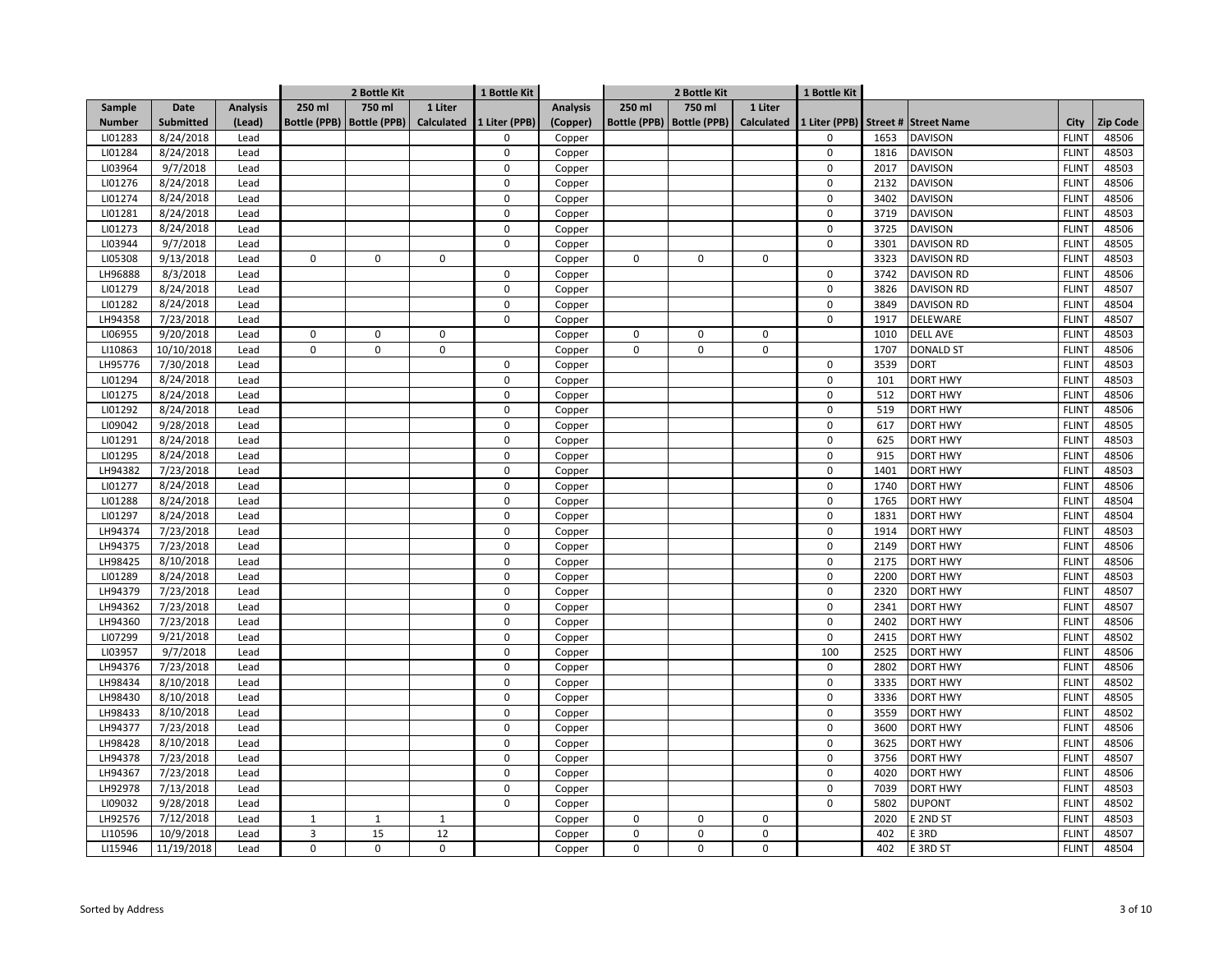|               |            |                 |              | 2 Bottle Kit                |                | 1 Bottle Kit  |                 | 2 Bottle Kit        |                     |             | 1 Bottle Kit  |      |                             |              |          |
|---------------|------------|-----------------|--------------|-----------------------------|----------------|---------------|-----------------|---------------------|---------------------|-------------|---------------|------|-----------------------------|--------------|----------|
| Sample        | Date       | <b>Analysis</b> | 250 ml       | 750 ml                      | 1 Liter        |               | <b>Analysis</b> | 250 ml              | 750 ml              | 1 Liter     |               |      |                             |              |          |
| <b>Number</b> | Submitted  | (Lead)          |              | Bottle (PPB)   Bottle (PPB) | Calculated     | 1 Liter (PPB) | (Copper)        | <b>Bottle (PPB)</b> | <b>Bottle (PPB)</b> | Calculated  | 1 Liter (PPB) |      | Street # Street Name        | City         | Zip Code |
| LI18207       | 12/6/2018  | Lead            | 3            | 3                           | 3              |               | Copper          | $\Omega$            | 60                  | 0           |               | 227  | E ALMA AVE                  | <b>FLINT</b> | 48503    |
| LH96451       | 8/1/2018   | Lead            | $\pmb{0}$    | $\mathbf 0$                 | $\mathsf 0$    |               | Copper          | $\mathbf 0$         | $\mathbf 0$         | 0           |               | 1178 | E ALMA AVE                  | <b>FLINT</b> | 48507    |
| LI14913       | 11/9/2018  | Lead            | $\mathbf 0$  | $\mathbf 0$                 | $\mathbf 0$    |               | Copper          | $\mathbf 0$         | $\mathbf 0$         | 0           |               | 908  | E ATHERTON ROAD             | <b>FLINT</b> | 48505    |
| LI03968       | 9/7/2018   | Lead            |              |                             |                | $\mathbf 0$   | Copper          |                     |                     |             | 0             | 1401 | <b>E COURT</b>              | <b>FLINT</b> | 48503    |
| LI05633       | 9/14/2018  | Lead            |              |                             |                | $\mathbf 0$   | Copper          |                     |                     |             | 0             | 1401 | <b>E COURT</b>              | <b>FLINT</b> | 48504    |
| LI09408       | 10/2/2018  | Lead            | 0            | $\mathsf 0$                 | $\mathbf 0$    |               | Copper          | 60                  | $\mathsf 0$         | 0           |               | 307  | <b>E COURT ST</b>           | <b>FLINT</b> | 48503    |
| LI05311       | 9/13/2018  | Lead            | $\pmb{0}$    | $\mathbf 0$                 | $\mathbf 0$    |               | Copper          | 0                   | $\mathbf 0$         | 0           |               | 903  | E COURT ST                  | <b>FLINT</b> | 48506    |
| LI03946       | 9/7/2018   | Lead            |              |                             |                | $\Omega$      | Copper          |                     |                     |             | 0             | 1401 | E COURT ST                  | <b>FLINT</b> | 48503    |
| LI01290       | 8/24/2018  | Lead            |              |                             |                | $\Omega$      | Copper          |                     |                     |             | 0             | 1913 | E COURT ST                  | <b>FLINT</b> | 48503    |
| LI00971       | 8/23/2018  | Lead            | $\mathbf 0$  | $\mathbf 0$                 | $\mathsf 0$    |               | Copper          | $\mathbf 0$         | $\mathbf 0$         | 0           |               | 2505 | E COURT ST                  | <b>FLINT</b> | 48503    |
| LI07903       | 9/25/2018  | Lead            | $\mathbf 0$  | $\mathbf 0$                 | $\mathbf 0$    |               | Copper          | 50                  | $\mathbf 0$         | 0           |               | 800  | E COURT ST #335             | <b>FLINT</b> | 48503    |
| LH98422       | 8/10/2018  | Lead            |              |                             |                | $\mathbf 0$   | Copper          |                     |                     |             | 0             | 300  | E FIRST ST                  | <b>FLINT</b> | 48507    |
| LH98423       | 8/10/2018  | Lead            |              |                             |                | $\mathbf 0$   | Copper          |                     |                     |             | $\mathsf 0$   | 300  | E FIRST ST                  | <b>FLINT</b> | 48507    |
| LH98426       | 8/10/2018  | Lead            |              |                             |                | $\mathbf 0$   | Copper          |                     |                     |             | 0             | 300  | E FIRST ST                  | <b>FLINT</b> | 48506    |
| LH98429       | 8/10/2018  | Lead            |              |                             |                | $\mathbf 0$   | Copper          |                     |                     |             | 0             | 300  | E FIRST ST                  | <b>FLINT</b> | 48504    |
| LH98431       | 8/10/2018  | Lead            |              |                             |                | $\Omega$      | Copper          |                     |                     |             | 0             | 300  | E FIRST ST                  | <b>FLINT</b> | 48503    |
| LH98438       | 8/10/2018  | Lead            |              |                             |                | $\mathbf 0$   | Copper          |                     |                     |             | 0             | 300  | E FIRST ST                  | <b>FLINT</b> | 48532    |
| LH98439       | 8/10/2018  | Lead            |              |                             |                | $\mathbf 0$   | Copper          |                     |                     |             | 0             | 300  | E FIRST ST                  | <b>FLINT</b> | 48507    |
| LH98440       | 8/10/2018  | Lead            |              |                             |                | $\mathbf 0$   | Copper          |                     |                     |             | 0             | 300  | E FIRST ST                  | <b>FLINT</b> | 48502    |
| LH98441       | 8/10/2018  | Lead            |              |                             |                | $\mathbf 0$   | Copper          |                     |                     |             | 0             | 300  | E FIRST ST                  | <b>FLINT</b> | 48507    |
| LH98442       | 8/10/2018  | Lead            |              |                             |                | <sup>0</sup>  | Copper          |                     |                     |             | 0             | 300  | E FIRST ST                  | <b>FLINT</b> | 48502    |
| LH98443       | 8/10/2018  | Lead            |              |                             |                | $\mathbf 0$   | Copper          |                     |                     |             | 0             | 300  | E FIRST ST                  | <b>FLINT</b> | 48506    |
| LI18203       | 12/6/2018  | Lead            | $\Omega$     | $\mathbf 0$                 | $\mathbf 0$    |               | Copper          | $\mathbf 0$         | 90                  | 70          |               | 357  | E HOLBROOK AVE              | <b>FLINT</b> | 48503    |
| LI09410       | 10/2/2018  | Lead            | $\pmb{0}$    | $\mathbf 0$                 | $\mathsf 0$    |               | Copper          | $\mathbf 0$         | 80                  | 60          |               | 742  | E MCCLELLAN ST              | <b>FLINT</b> | 48503    |
| LI18946       | 12/12/2018 | Lead            | $\pmb{0}$    | $\mathbf 0$                 | $\mathsf 0$    |               | Copper          | $\mathbf 0$         | $\mathbf 0$         | 0           |               | 201  | E PHILADELPHIA BLVD         | <b>FLINT</b> | 48502    |
| LI09407       | 10/2/2018  | Lead            | $\pmb{0}$    | $\mathbf 0$                 | $\mathbf 0$    |               | Copper          | $\mathbf 0$         | $\mathbf 0$         | 0           |               | 425  | E PIERSON RD                | <b>FLINT</b> | 48506    |
| LI20520       | 12/26/2018 | Lead            | $\pmb{0}$    | $\mathbf 0$                 | $\mathbf 0$    |               | Copper          | $\mathbf 0$         | $\mathbf 0$         | $\mathbf 0$ |               | 2818 | E PIERSON RD                | <b>FLINT</b> | 48503    |
| LH96452       | 8/1/2018   | Lead            | $\pmb{0}$    | $\mathbf 0$                 | $\mathsf 0$    |               | Copper          | 0                   | $\mathsf 0$         | 0           |               | 663  | E PULASKI AVE               | <b>FLINT</b> | 48503    |
| LI19458       | 12/14/2018 | Lead            | $\pmb{0}$    | $\mathbf 0$                 | $\mathbf 0$    |               | Copper          | $\mathbf 0$         | $\mathbf 0$         | 0           |               | 618  | E SHERMAN AVE               | <b>FLINT</b> | 48505    |
| LI10098       | 10/4/2018  | Lead            | $\mathbf 1$  | $\pmb{0}$                   | $\mathsf 0$    |               | Copper          | $\mathbf 0$         | 60                  | 0           |               | 913  | E WELLINGTON AVE            | <b>FLINT</b> | 48504    |
| LI16680       | 11/27/2018 | Lead            | $\pmb{0}$    | $\mathbf 0$                 | $\mathbf 0$    |               | Copper          | 0                   | $\mathbf 0$         | 0           |               | 1801 | <b>EARLMORE BLVD</b>        | <b>FLINT</b> | 48507    |
| LH91090       | 7/5/2018   | Lead            | $\pmb{0}$    | $\pmb{0}$                   | $\mathsf 0$    |               | Copper          | $\mathbf 0$         | $\mathbf 0$         | 0           |               | 607  | EAST 2ND AVE APT 603        | <b>FLINT</b> | 48502    |
| LI12875       | 10/25/2018 | Lead            | $\pmb{0}$    | $\mathbf 0$                 | $\mathbf 0$    |               | Copper          | $\mathbf 0$         | $\mathbf 0$         | $\mathbf 0$ |               | 618  | <b>EAST BISHOP AVE</b>      | <b>FLINT</b> | 48502    |
| LI11231       | 10/12/2018 | Lead            | $\mathbf 2$  | $\mathbf 0$                 | $\mathbf 0$    |               | Copper          | $\mathbf 0$         | $\mathbf 0$         | 0           |               | 910  | <b>EAST KEARSLEY STREET</b> | <b>FLINT</b> | 48507    |
| LH92972       | 7/13/2018  | Lead            |              |                             |                | $\Omega$      | Copper          |                     |                     |             | 0             | 4001 | <b>EATON</b>                | <b>FLINT</b> | 48507    |
| LI02829       | 9/4/2018   | Lead            | $\pmb{0}$    | $\mathbf 0$                 | $\mathbf 0$    |               | Copper          | $\mathbf 0$         | $\mathbf 0$         | 0           |               | 618  | <b>EDMUND ST</b>            | <b>FLINT</b> | 48506    |
| LI02830       | 9/4/2018   | Lead            | $\mathbf{1}$ | $\overline{2}$              | $\overline{2}$ |               | Copper          | 60                  | $\mathbf 0$         | 0           |               | 622  | EDMUND ST                   | <b>FLINT</b> | 48503    |
| LH95763       | 7/30/2018  | Lead            |              |                             |                | $\mathbf 0$   | Copper          |                     |                     |             | 0             | 1110 | <b>ELDON BAKER</b>          | <b>FLINT</b> | 48507    |
| LH95756       | 7/30/2018  | Lead            |              |                             |                | $\mathbf 0$   | Copper          |                     |                     |             | 0             | 1601 | <b>FAY PLACE</b>            | <b>FLINT</b> | 48506    |
| LH95774       | 7/30/2018  | Lead            |              |                             |                | $\mathbf 0$   | Copper          |                     |                     |             | 0             | 3102 | <b>FENTON</b>               | <b>FLINT</b> | 48505    |
| LI09035       | 9/28/2018  | Lead            |              |                             |                | $\mathbf 0$   | Copper          |                     |                     |             | 0             | 3410 | <b>FENTON</b>               | <b>FLINT</b> | 48504    |
| LI18205       | 12/6/2018  | Lead            | 6            | 10                          | 9              |               | Copper          | $\mathsf 0$         | $\mathsf 0$         | 0           |               | 807  | <b>FENTON RD</b>            | <b>FLINT</b> | 48504    |
| LH92951       | 7/13/2018  | Lead            |              |                             |                | $\mathbf 0$   | Copper          |                     |                     |             | 0             | 3504 | <b>FENTON RD</b>            | <b>FLINT</b> | 48504    |
| LH92957       | 7/13/2018  | Lead            |              |                             |                | $\Omega$      | Copper          |                     |                     |             | 0             | 3616 | <b>FENTON RD</b>            | <b>FLINT</b> | 48532    |
| LH91315       | 7/6/2018   | Lead            |              |                             |                | $\mathbf 0$   | Copper          |                     |                     |             | 0             | 3822 | <b>FENTON RD</b>            | <b>FLINT</b> | 48507    |
| LH92953       | 7/13/2018  | Lead            |              |                             |                | $\mathbf 0$   | Copper          |                     |                     |             | 0             | 4211 | <b>FENTON RD</b>            | <b>FLINT</b> | 48507    |
| LH95777       | 7/30/2018  | Lead            |              |                             |                | 0             | Copper          |                     |                     |             | 0             | 4211 | <b>FENTON RD</b>            | <b>FLINT</b> | 48503    |
| LH92969       | 7/13/2018  | Lead            |              |                             |                | $\mathbf 0$   | Copper          |                     |                     |             | 0             | 4402 | <b>FENTON RD</b>            | <b>FLINT</b> | 48503    |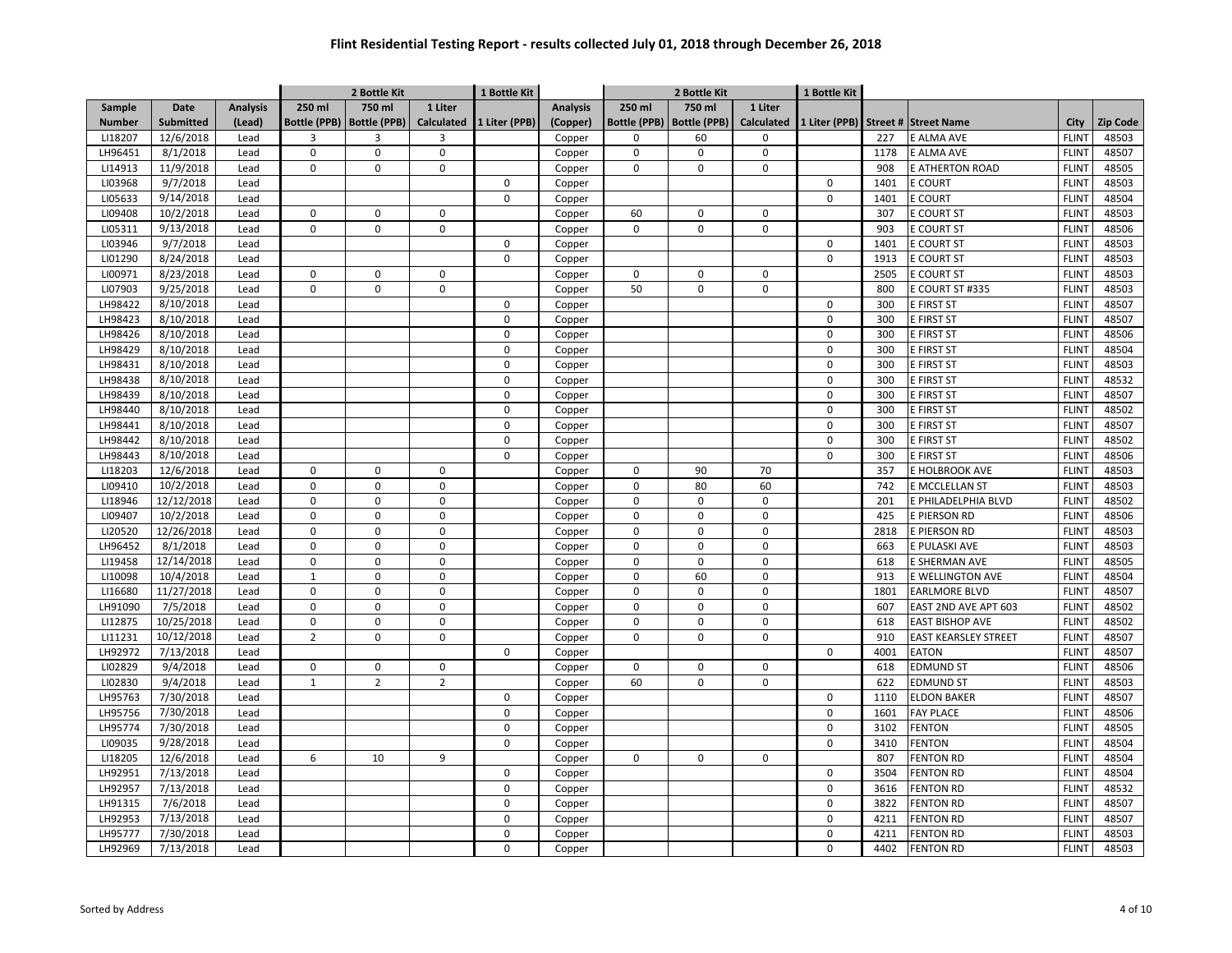|               |            |                 |                | 2 Bottle Kit                |                | 1 Bottle Kit  |                 | 2 Bottle Kit        |                     |                   | 1 Bottle Kit  |      |                       |              |                 |
|---------------|------------|-----------------|----------------|-----------------------------|----------------|---------------|-----------------|---------------------|---------------------|-------------------|---------------|------|-----------------------|--------------|-----------------|
| Sample        | Date       | <b>Analysis</b> | 250 ml         | 750 ml                      | 1 Liter        |               | <b>Analysis</b> | 250 ml              | 750 ml              | 1 Liter           |               |      |                       |              |                 |
| <b>Number</b> | Submitted  | (Lead)          |                | Bottle (PPB)   Bottle (PPB) | Calculated     | 1 Liter (PPB) | (Copper)        | <b>Bottle (PPB)</b> | <b>Bottle (PPB)</b> | <b>Calculated</b> | 1 Liter (PPB) |      | Street # Street Name  | City         | <b>Zip Code</b> |
| LH91317       | 7/6/2018   | Lead            |                |                             |                | $\Omega$      | Copper          |                     |                     |                   | $\Omega$      | 4903 | <b>FENTON RD</b>      | <b>FLINT</b> | 48507           |
| LI03959       | 9/7/2018   | Lead            |                |                             |                | $\mathbf 0$   | Copper          |                     |                     |                   | $\mathsf 0$   | 609  | FIFTH                 | <b>FLINT</b> | 48506           |
| LI07304       | 9/21/2018  | Lead            |                |                             |                | $\mathbf 0$   | Copper          |                     |                     |                   | 0             | 412  | <b>FIRST</b>          | <b>FLINT</b> | 48502           |
| LI12876       | 10/25/2018 | Lead            | $\mathbf{1}$   | $\mathsf 0$                 | $\mathbf 0$    |               | Copper          | 70                  | 60                  | 60                |               | 5802 | <b>FLEMING RD</b>     | <b>FLINT</b> | 48504           |
| LI03947       | 9/7/2018   | Lead            |                |                             |                | $\mathbf 0$   | Copper          |                     |                     |                   | 0             | 2922 | <b>FLUSHING</b>       | <b>FLINT</b> | 48506           |
| LH92578       | 7/12/2018  | Lead            | 0              | $\mathsf 0$                 | $\mathbf 0$    |               | Copper          | 0                   | $\mathsf 0$         | 0                 |               | 2110 | <b>FLUSHING RD</b>    | <b>FLINT</b> | 48506           |
| LI09038       | 9/28/2018  | Lead            |                |                             |                | $\Omega$      | Copper          |                     |                     |                   | 0             | 1185 | FOSS AVE              | <b>FLINT</b> | 48504           |
| LI05742       | 9/17/2018  | Lead            | $\pmb{0}$      | $\mathbf 0$                 | $\mathbf 0$    |               | Copper          | $\mathbf 0$         | $\mathbf 0$         | 0                 |               | 826  | <b>FRANK ST</b>       | <b>FLINT</b> | 48503           |
| LI09036       | 9/28/2018  | Lead            |                |                             |                | $\Omega$      | Copper          |                     |                     |                   | 0             | 2210 | <b>FRANKLIN</b>       | <b>FLINT</b> | 48504           |
| LI20519       | 12/26/2018 | Lead            | $\Omega$       | 10                          | $\overline{7}$ |               | Copper          | 80                  | 340                 | 280               |               | 609  | <b>FROST ST</b>       | <b>FLINT</b> | 48507           |
| LH92961       | 7/13/2018  | Lead            |                |                             |                | $\mathbf 0$   | Copper          |                     |                     |                   | $\mathbf 0$   | 503  | GARLAND               | <b>FLINT</b> | 48532           |
| LH92974       | 7/13/2018  | Lead            |                |                             |                | 0             | Copper          |                     |                     |                   | 0             | 605  | GARLAND               | <b>FLINT</b> | 48507           |
| LH92954       | 7/13/2018  | Lead            |                |                             |                | $\mathbf 0$   | Copper          |                     |                     |                   | 0             | 725  | <b>GARLAND ST</b>     | <b>FLINT</b> | 48507           |
| LI16524       | 11/21/2018 | Lead            | 0              | $\mathbf 0$                 | 0              |               | Copper          | 0                   | $\mathbf 0$         | 0                 |               | 421  | GARLAND ST APT 301    | <b>FLINT</b> | 48503           |
| LH95778       | 7/30/2018  | Lead            |                |                             |                | $\Omega$      | Copper          |                     |                     |                   | 0             | 101  | <b>GRAND TRAVERSE</b> | <b>FLINT</b> | 48507           |
| LH92971       | 7/13/2018  | Lead            |                |                             |                | $\mathbf 0$   | Copper          |                     |                     |                   | 0             | 328  | <b>GRAND TRAVERSE</b> | <b>FLINT</b> | 48507           |
| LH95772       | 7/30/2018  | Lead            |                |                             |                | $\Omega$      | Copper          |                     |                     |                   | 0             | 601  | <b>GRAND TRAVERSE</b> | <b>FLINT</b> | 48502           |
| LH95754       | 7/30/2018  | Lead            |                |                             |                | $\mathbf 0$   | Copper          |                     |                     |                   | 70            | 605  | <b>GRAND TRAVERSE</b> | <b>FLINT</b> | 48506           |
| LI09044       | 9/28/2018  | Lead            |                |                             |                | $\mathbf 0$   | Copper          |                     |                     |                   | 0             | 1201 | <b>GRAND TRAVERSE</b> | <b>FLINT</b> | 48504           |
| LH92976       | 7/13/2018  | Lead            |                |                             |                | 0             | Copper          |                     |                     |                   | 0             | 2545 | <b>GRAND TRAVERSE</b> | <b>FLINT</b> | 48503           |
| LI09416       | 10/2/2018  | Lead            | 0              | $\Omega$                    | 0              |               | Copper          | $\Omega$            | $\Omega$            | $\Omega$          |               | 3622 | <b>GRATIOT AVE</b>    | <b>FLINT</b> | 48502           |
| LI00970       | 8/23/2018  | Lead            | $\mathbf 0$    | $\mathbf 0$                 | $\mathbf 0$    |               | Copper          | $\mathbf 0$         | $\mathbf 0$         | 0                 |               | 5802 | <b>GRIGGS DR</b>      | <b>FLINT</b> | 48503           |
| LI03956       | 9/7/2018   | Lead            |                |                             |                | $\mathbf 0$   | Copper          |                     |                     |                   | 0             | 3900 | HAMMERBERG            | <b>FLINT</b> | 48503           |
| LI03958       | 9/7/2018   | Lead            |                |                             |                | $\mathbf 0$   | Copper          |                     |                     |                   | 0             | 1902 | <b>HAMMERBERG RD</b>  | <b>FLINT</b> | 48506           |
| LH96882       | 8/3/2018   | Lead            |                |                             |                | 0             | Copper          |                     |                     |                   | 0             | 3201 | HAMMERBERG RD         | <b>FLINT</b> | 48503           |
| LI10864       | 10/10/2018 | Lead            | $\pmb{0}$      | $\mathbf 0$                 | $\mathbf 0$    |               | Copper          | 0                   | 60                  | 0                 |               | 932  | HAMMOND AVE           | <b>FLINT</b> | 48506           |
| LH98495       | 8/13/2018  | Lead            | $\overline{2}$ | $\mathbf 0$                 | $\mathsf 0$    |               | Copper          | 70                  | 90                  | 90                |               | 1114 | <b>HARMON ST</b>      | <b>FLINT</b> | 48506           |
| LH95765       | 7/30/2018  | Lead            |                |                             |                | $\mathbf 0$   | Copper          |                     |                     |                   | $\mathbf 0$   | 1552 | <b>HARRISON RD</b>    | <b>FLINT</b> | 48505           |
| LI15943       | 11/19/2018 | Lead            | $\mathbf{1}$   | $\mathbf 0$                 | $\mathbf 0$    |               | Copper          | 0                   | $\mathbf 0$         | 0                 |               | 3110 | <b>HAWTHORNE DR</b>   | <b>FLINT</b> | 48506           |
| LH95759       | 7/30/2018  | Lead            |                |                             |                | 0             | Copper          |                     |                     |                   | $\mathbf 0$   | 1940 | <b>HEMPHILL DR</b>    | <b>FLINT</b> | 48507           |
| LH98490       | 8/13/2018  | Lead            | $\overline{2}$ | $\overline{3}$              | $\overline{3}$ |               | Copper          | 0                   | 80                  | 60                |               | 3228 | <b>HOLLY AVE</b>      | <b>FLINT</b> | 48506           |
| LH95363       | 7/26/2018  | Lead            | $\mathbf 1$    | $\mathbf 0$                 | $\mathbf 0$    |               | Copper          | $\Omega$            | $\mathbf 0$         | 0                 |               | 1401 | <b>IDA AVE</b>        | <b>FLINT</b> | 48503           |
| LI01782       | 8/28/2018  | Lead            |                | $\mathbf 0$                 |                |               | Copper          |                     | 90                  |                   |               | 1528 | <b>ILLINOIS AVE</b>   | <b>FLINT</b> | 48506           |
| LI01779       | 8/28/2018  | Lead            |                | $\mathbf{1}$                |                |               | Copper          |                     | $\mathbf 0$         |                   |               | 1528 | <b>LLINOIS AVE</b>    | <b>FLINT</b> | 48504           |
| LI01781       | 8/28/2018  | Lead            |                | $\,1\,$                     |                |               | Copper          |                     | 50                  |                   |               | 1528 | <b>LLINOIS AVE</b>    | <b>FLINT</b> | 48503           |
| LI01784       | 8/28/2018  | Lead            | $\mathbf{1}$   | $\mathbf{1}$                | 1              |               | Copper          | $\mathbf 0$         | $\mathbf 0$         | $\Omega$          |               | 1528 | <b>LLINOIS AVE</b>    | <b>FLINT</b> | 48505           |
| LI01778       | 8/28/2018  | Lead            | $\mathbf 1$    | $\overline{2}$              | $\overline{2}$ |               | Copper          | $\mathbf 0$         | $\mathbf 0$         | 0                 |               | 1528 | <b>ILLINOIS AVE</b>   | <b>FLINT</b> | 48506           |
| LI01780       | 8/28/2018  | Lead            |                | $\overline{2}$              |                |               | Copper          |                     | $\mathbf 0$         |                   |               | 1528 | <b>ILLINOIS AVE</b>   | <b>FLINT</b> | 48503           |
| LI01783       | 8/28/2018  | Lead            | $\overline{2}$ | $\mathbf{1}$                | $\mathbf{1}$   |               | Copper          | $\mathbf 0$         | 50                  | 0                 |               | 1528 | <b>ILLINOIS AVE</b>   | <b>FLINT</b> | 48504           |
| LI16523       | 11/21/2018 | Lead            | $\pmb{0}$      | $\pmb{0}$                   | $\mathsf 0$    |               | Copper          | 100                 | 80                  | 80                |               | 838  | INGLESIDE AVE         | <b>FLINT</b> | 48505           |
| LI09404       | 10/2/2018  | Lead            | $\pmb{0}$      | $\mathbf 0$                 | $\mathbf 0$    |               | Copper          | 0                   | $\mathbf 0$         | 0                 |               | 1313 | INGLESIDE RD          | <b>FLINT</b> | 48503           |
| LI07307       | 9/21/2018  | Lead            |                |                             |                | $\Omega$      | Copper          |                     |                     |                   | $\Omega$      | 1922 | <b>IOWA</b>           | <b>FLINT</b> | 48502           |
| LH90640       | 7/2/2018   | Lead            | $\mathbf 0$    | $\mathsf 0$                 | $\mathbf 0$    |               | Copper          | 0                   | $\mathbf 0$         | $\mathbf 0$       |               | 2218 | <b>JANICE DR</b>      | <b>FLINT</b> | 48504           |
| LI13623       | 11/1/2018  | Lead            | $\mathbf{1}$   | $\mathsf 0$                 | $\mathbf 0$    |               | Copper          | 70                  | 50                  | 60                |               | 1921 | <b>JOLIET ST</b>      | <b>FLINT</b> | 48503           |
| LI12879       | 10/25/2018 | Lead            | 0              | $\mathbf 0$                 | $\mathbf 0$    |               | Copper          | $\mathbf 0$         | $\mathbf 0$         | 0                 |               | 1914 | KANSAS AVE            | <b>FLINT</b> | 48507           |
| LI03954       | 9/7/2018   | Lead            |                |                             |                | $\mathsf 0$   | Copper          |                     |                     |                   | 0             | 303  | KEARSLEY              | <b>FLINT</b> | 48503           |
| LI07295       | 9/21/2018  | Lead            |                |                             |                | 0             | Copper          |                     |                     |                   | 0             | 303  | KEARSLEY              | <b>FLINT</b> | 48503           |
| LI07296       | 9/21/2018  | Lead            |                |                             |                | <sup>0</sup>  | Copper          |                     |                     |                   | $\Omega$      | 303  | <b>CEARSLEY</b>       | <b>FLINT</b> | 48503           |
|               |            |                 |                |                             |                |               |                 |                     |                     |                   |               |      |                       |              |                 |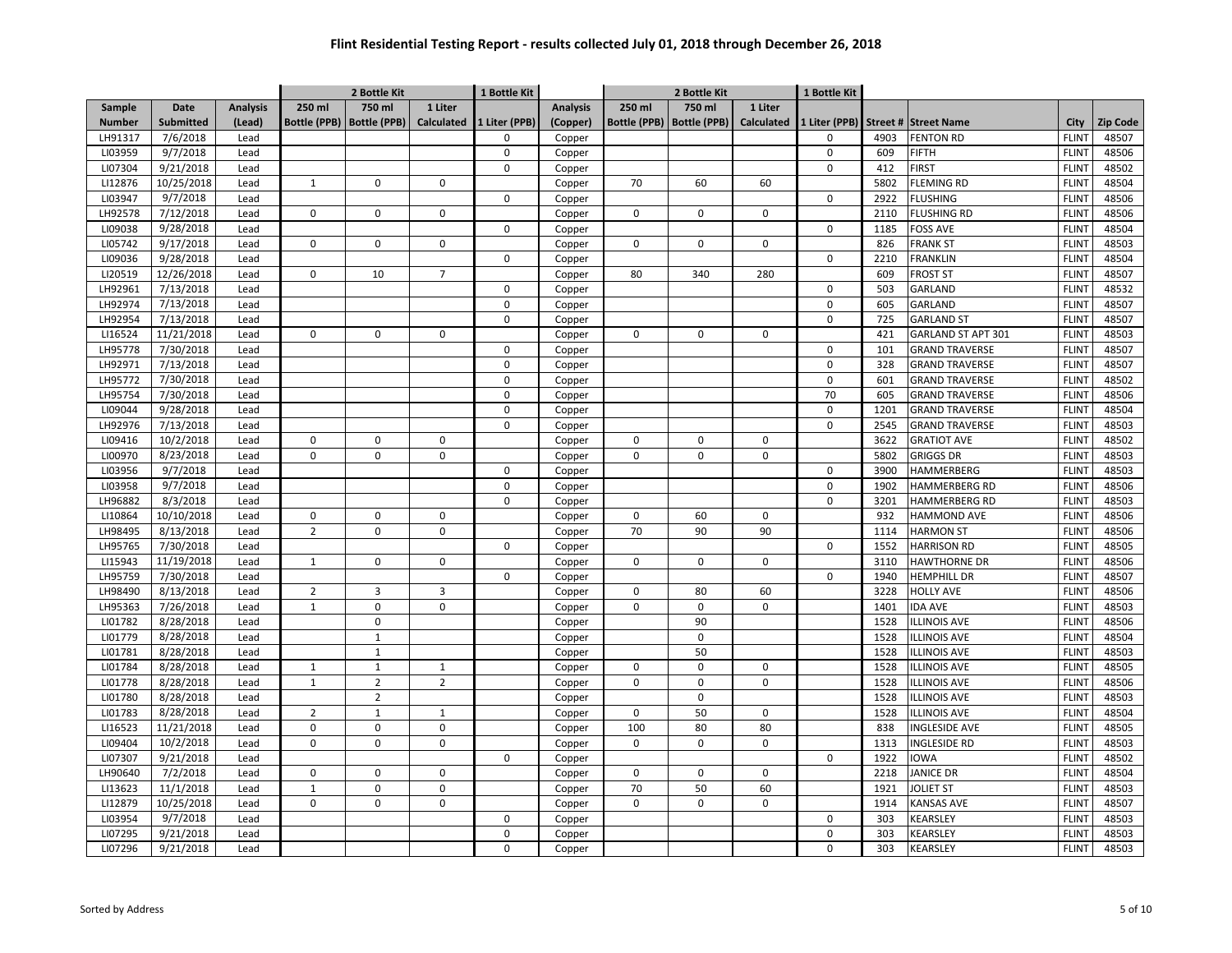|                    |                         |                 |                     | 2 Bottle Kit                  |                   | 1 Bottle Kit  |                 | 2 Bottle Kit        |                     |            | 1 Bottle Kit |              |                                    |                              |                 |
|--------------------|-------------------------|-----------------|---------------------|-------------------------------|-------------------|---------------|-----------------|---------------------|---------------------|------------|--------------|--------------|------------------------------------|------------------------------|-----------------|
| Sample             | Date                    | <b>Analysis</b> | 250 ml              | 750 ml                        | 1 Liter           |               | <b>Analysis</b> | 250 ml              | 750 ml              | 1 Liter    |              |              |                                    |                              |                 |
| <b>Number</b>      | <b>Submitted</b>        | (Lead)          | <b>Bottle (PPB)</b> | <b>Bottle (PPB)</b>           | <b>Calculated</b> | 1 Liter (PPB) | (Copper)        | <b>Bottle (PPB)</b> | <b>Bottle (PPB)</b> | Calculated |              |              | 1 Liter (PPB) Street # Street Name | City                         | <b>Zip Code</b> |
| LI07302            | 9/21/2018               | Lead            |                     |                               |                   | $\Omega$      | Copper          |                     |                     |            | $\Omega$     | 303          | KEARSLEY                           | <b>FLINT</b>                 | 48502           |
| LI07306            | 9/21/2018               | Lead            |                     |                               |                   | $\mathbf 0$   | Copper          |                     |                     |            | $\pmb{0}$    | 303          | KEARSLEY                           | <b>FLINT</b>                 | 48502           |
| LH95768            | 7/30/2018               | Lead            |                     |                               |                   | $\mathbf 0$   | Copper          |                     |                     |            | $\mathbf 0$  | 817          | KEARSLEY                           | <b>FLINT</b>                 | 48505           |
| LI07298            | 9/21/2018               | Lead            |                     |                               |                   | $\mathbf 0$   | Copper          |                     |                     |            | $\pmb{0}$    | 1120         | KEARSLEY                           | <b>FLINT</b>                 | 48502           |
| LI09031            | 9/28/2018               | Lead            |                     |                               |                   | $\mathbf 0$   | Copper          |                     |                     |            | 100          | 1241         | KEARSLEY                           | <b>FLINT</b>                 | 48502           |
| LI18206            | 12/6/2018               | Lead            | $\mathbf 0$         | $\mathsf 0$                   | 0                 |               | Copper          | 0                   | $\mathbf 0$         | 0          |              | 3010         | KELLAR AVE                         | <b>FLINT</b>                 | 48504           |
| LI03966            | 9/7/2018                | Lead            |                     |                               |                   | $\mathbf 0$   | Copper          |                     |                     |            | $\mathbf 0$  | 533          | <b>ELSO</b>                        | <b>FLINT</b>                 | 48505           |
| LI06959            | 9/20/2018               | Lead            | $\pmb{0}$           | $\mathbf 0$                   | 0                 |               | Copper          | 0                   | $\mathbf 0$         | 0          |              | 1702         | KENWOOD                            | <b>FLINT</b>                 | 48507           |
| LI19453            | 12/14/2018              | Lead            | $\mathbf 0$         | $\mathbf 0$                   | $\mathbf 0$       |               | Copper          | 70                  | $\mathbf 0$         | 0          |              | 3119         | KIRKWOOD LN                        | <b>FLINT</b>                 | 48506           |
| LI19454            | 12/14/2018              | Lead            | $\overline{2}$      | $\overline{4}$                | $\overline{4}$    |               | Copper          | 160                 | 120                 | 130        |              | 3119         | KIRKWOOD LN                        | <b>FLINT</b>                 | 48503           |
| LI19455            | 12/14/2018              | Lead            | 8                   | $\mathbf 0$                   | $\overline{2}$    |               | Copper          | 100                 | 60                  | 70         |              | 3119         | KIRKWOOD LN                        | <b>FLINT</b>                 | 48505           |
| LH93139            | 7/16/2018               | Lead            | $\pmb{0}$           | $\mathbf 0$                   | 0                 |               | Copper          | 0                   | 0                   | 0          |              | 911          | <b>KNAPP</b>                       | <b>FLINT</b>                 | 48507           |
| LH96772            | 8/2/2018                | Lead            | $\mathbf 0$         | $\mathbf 0$                   | $\mathbf 0$       |               | Copper          | $\mathbf 0$         | $\mathbf 0$         | 0          |              | 1409         | <b>KNAPP AVE</b>                   | <b>FLINT</b>                 | 48507           |
| LH92977            | 7/13/2018               | Lead            |                     |                               |                   | $\mathbf 0$   | Copper          |                     |                     |            | $\pmb{0}$    | 3100         | LAKEWOOD                           | <b>FLINT</b>                 | 48503           |
| LI03955            | 9/7/2018                | Lead            |                     |                               |                   | $\mathbf 0$   | Copper          |                     |                     |            | $\mathbf 0$  | 3100         | LAKEWOOD                           | <b>FLINT</b>                 | 48503           |
| LI07300            | 9/21/2018               | Lead            |                     |                               |                   | $\mathbf 0$   | Copper          |                     |                     |            | $\mathbf 0$  | 3502         | LAPEER                             | <b>FLINT</b>                 | 48506           |
| LH95762            | 7/30/2018               | Lead            |                     |                               |                   | $\mathbf 0$   | Copper          |                     |                     |            | $\mathbf 0$  | 2300         | APEER RD                           | <b>FLINT</b>                 | 48504           |
| LI07305            | 9/21/2018               | Lead            |                     |                               |                   | $\mathbf 0$   | Copper          |                     |                     |            | $\pmb{0}$    | 3501         | LAPEER RD                          | <b>FLINT</b>                 | 48506           |
| LH98436            | 8/10/2018               | Lead            |                     |                               |                   | $\mathbf 0$   | Copper          |                     |                     |            | $\mathbf 0$  | 3867         | LAPEER RD                          | <b>FLINT</b>                 | 48507           |
| LH95753            | 7/30/2018               | Lead            | $\pmb{0}$           | $\mathbf 0$                   | 0                 |               | Copper          | 0                   | 0                   | 0          |              | 3621         | <b>LARCHMONT ST</b>                | <b>FLINT</b>                 | 48503           |
| LI19459            | 12/14/2018              | Lead            | 3                   | $\mathbf 0$                   | $\mathbf 0$       |               | Copper          | 80                  | 0                   | 0          |              | 1737         | LAUREL OAK ST                      | <b>FLINT</b>                 | 48504           |
| LI09033            | 9/28/2018               | Lead            |                     |                               |                   | $\mathbf 0$   | Copper          |                     |                     |            | $\mathbf 0$  | 3115         | <b>AWNDALE</b>                     | <b>FLINT</b>                 | 48503           |
| LH94383            | 7/23/2018               | Lead            | $\mathbf 0$         | $\mathbf 0$                   | $\mathbf 0$       |               | Copper          | $\mathbf 0$         | $\mathbf 0$         | 0          |              | 3417         | LAWNDALE AVE                       | <b>FLINT</b>                 | 48506           |
| LI09037            | 9/28/2018               | Lead            |                     |                               |                   | $\mathbf 0$   | Copper          |                     |                     |            | $\mathbf 0$  | 812          | LEITH                              | <b>FLINT</b>                 | 48507           |
| LI09411            | 10/2/2018               | Lead            | $\mathbf{1}$        | $\mathbf 0$                   | 0                 |               | Copper          | $\mathbf 0$         | $\mathbf 0$         | 0          |              | 3613         | LEITH ST                           | <b>FLINT</b>                 | 48504           |
| LH96879            | 8/3/2018                | Lead            |                     |                               |                   | $\mathsf 0$   | Copper          |                     |                     |            | $\mathsf 0$  | 2407         | LEWIS                              | <b>FLINT</b>                 | 48502           |
| LI13622            | 11/1/2018               | Lead            | $\pmb{0}$           | $\mathsf 0$                   | 0                 |               | Copper          | 0                   | 0                   | 0          |              | 3208         | LEWIS ST                           | <b>FLINT</b>                 | 48505           |
| LI19456            | 12/14/2018              | Lead            | $\pmb{0}$           | $\pmb{0}$                     | $\mathbf 0$       |               | Copper          | $\mathbf 0$         | $\mathbf 0$         | 0          |              | 864          | <b>EXINGTON AVE</b>                | <b>FLINT</b>                 | 48503           |
| LH94371            | 7/23/2018               | Lead            |                     |                               |                   | $\Omega$      |                 |                     |                     |            | $\mathbf 0$  | 2727         | <b>LIPPINCOTT</b>                  | <b>FLINT</b>                 | 48502           |
| LI00973            | 8/23/2018               | Lead            | $\pmb{0}$           | $\mathsf 0$                   | $\mathsf 0$       |               | Copper          | $\mathbf 0$         | $\mathbf 0$         | 0          |              | 710          | OYOLA DR                           | <b>FLINT</b>                 | 48503           |
| LH98488            | 8/13/2018               |                 | $\pmb{0}$           | $\mathbf 0$                   | $\mathbf 0$       |               | Copper          | $\mathbf 0$         | $\mathbf 0$         | 0          |              | 1729         |                                    | <b>FLINT</b>                 |                 |
| LI09414            | 10/2/2018               | Lead            | $\mathbf 1$         | $\mathsf 0$                   | $\mathsf 0$       |               | Copper          | 70                  | $\mathbf 0$         | 0          |              | 501          | LYNBROOK DRIVE                     |                              | 48507<br>48506  |
|                    | 8/2/2018                | Lead            | $\mathbf 0$         |                               | $\mathbf 0$       |               | Copper          | $\mathbf 0$         | $\mathbf 0$         | 0          |              |              | <b>LYON ST</b>                     | <b>FLINT</b>                 |                 |
| LH96774<br>LI10595 | 10/9/2018               | Lead            | 8                   | $\mathsf 0$<br>$\overline{2}$ | $\overline{4}$    |               | Copper          | 790                 | 590                 | 640        |              | 1309<br>2610 | <b>LYON ST</b><br>M L KING AVE     | <b>FLINT</b><br><b>FLINT</b> | 48505<br>48503  |
| LI05313            |                         | Lead            | $\mathbf 0$         | $\mathbf 0$                   | $\mathbf 0$       |               | Copper          | 90                  | $\mathbf 0$         | 0          |              | 1553         | <b>MABEL AVE</b>                   | <b>FLINT</b>                 | 48503           |
| LI12033            | 9/13/2018<br>10/18/2018 | Lead<br>Lead    | $\mathsf 3$         | $\mathbf 0$                   | $\mathbf 0$       |               | Copper          | 80                  | 80                  | 80         |              | 956          | <b>MANN AVE</b>                    | <b>FLINT</b>                 | 48504           |
| LH91089            |                         |                 | $\mathbf 0$         | $\mathbf 0$                   | $\mathbf 0$       |               | Copper          | $\mathbf 0$         | $\mathbf 0$         | 0          |              | 3747         | MARYLAND                           | <b>FLINT</b>                 |                 |
|                    | 7/5/2018                | Lead            |                     |                               |                   |               | Copper          |                     | $\mathbf 0$         |            |              |              |                                    |                              | 48506           |
| LH95749            | 7/30/2018               | Lead            | $\pmb{0}$           | $\mathbf 0$                   | 0                 |               | Copper          | $\mathbf 0$         |                     | 0          |              | 1706         | <b>MARYLAND AVE</b>                | <b>FLINT</b>                 | 48504           |
| LI16528            | 11/21/2018              | Lead            | $\pmb{0}$           | $\mathbf 0$                   | $\mathbf 0$       |               | Copper          | $\mathbf 0$         | $\mathbf 0$         | 0          |              | 3205         | <b>MARYLAND AVE</b>                | <b>FLINT</b>                 | 48507           |
| LI07901            | 9/25/2018               | Lead            | $\mathbf 2$         | $\mathbf 0$                   | 0                 |               | Copper          | 60                  | $\mathsf 0$         | 0          |              | 519          | <b>MASON ST</b>                    | <b>FLINT</b>                 | 48502           |
| LI03519            | 9/6/2018                | Lead            | $\pmb{0}$           | $\mathbf 0$                   | $\mathsf 0$       |               | Copper          | $\mathbf 0$         | $\mathbf 0$         | 0          |              | 621          | <b>MASON ST</b>                    | <b>FLINT</b>                 | 48502           |
| LH96768            | 8/2/2018                | Lead            | $\pmb{0}$           | $\mathbf 0$                   | $\mathsf 0$       |               | Copper          | $\mathbf 0$         | $\mathsf 0$         | 0          |              | 1310         | <b>MASON ST</b>                    | <b>FLINT</b>                 | 48504           |
| LI09405            | 10/2/2018               | Lead            | $\pmb{0}$           | $\pmb{0}$                     | $\mathsf 0$       |               | Copper          | $\mathbf 0$         | $\mathbf 0$         | 0          |              | 618          | MCKEIGHAN                          | <b>FLINT</b>                 | 48502           |
| LI05307            | 9/13/2018               | Lead            | $\pmb{0}$           | $\mathbf 0$                   | $\mathsf 0$       |               | Copper          | 100                 | 120                 | 110        |              | 4205         | <b>MENTON ST</b>                   | <b>FLINT</b>                 | 48504           |
| LI10099            | 10/4/2018               | Lead            | $\pmb{0}$           | $\mathbf 0$                   | $\mathbf 0$       |               | Copper          | $\mathbf 0$         | $\mathbf 0$         | 0          |              | 801          | MILLBOURNE DR APT D                | <b>FLINT</b>                 | 48502           |
| LI03953            | 9/7/2018                | Lead            |                     |                               |                   | $\mathbf 0$   | Copper          |                     |                     |            | $\mathbf 0$  | 3631         | MILLER                             | <b>FLINT</b>                 | 48503           |
| LH96773            | 8/2/2018                | Lead            | $\overline{2}$      | 10                            | 8                 |               | Copper          | 80                  | 80                  | 80         |              | 3425         | <b>MILLER RD</b>                   | <b>FLINT</b>                 | 48503           |
| LI12034            | 10/18/2018              | Lead            | $\pmb{0}$           | $\mathbf 0$                   | 0                 |               | Copper          | $\mathbf 0$         | $\mathbf 0$         | 0          |              | 2438         | <b>MISSOURI AVE</b>                | <b>FLINT</b>                 | $\mathsf 0$     |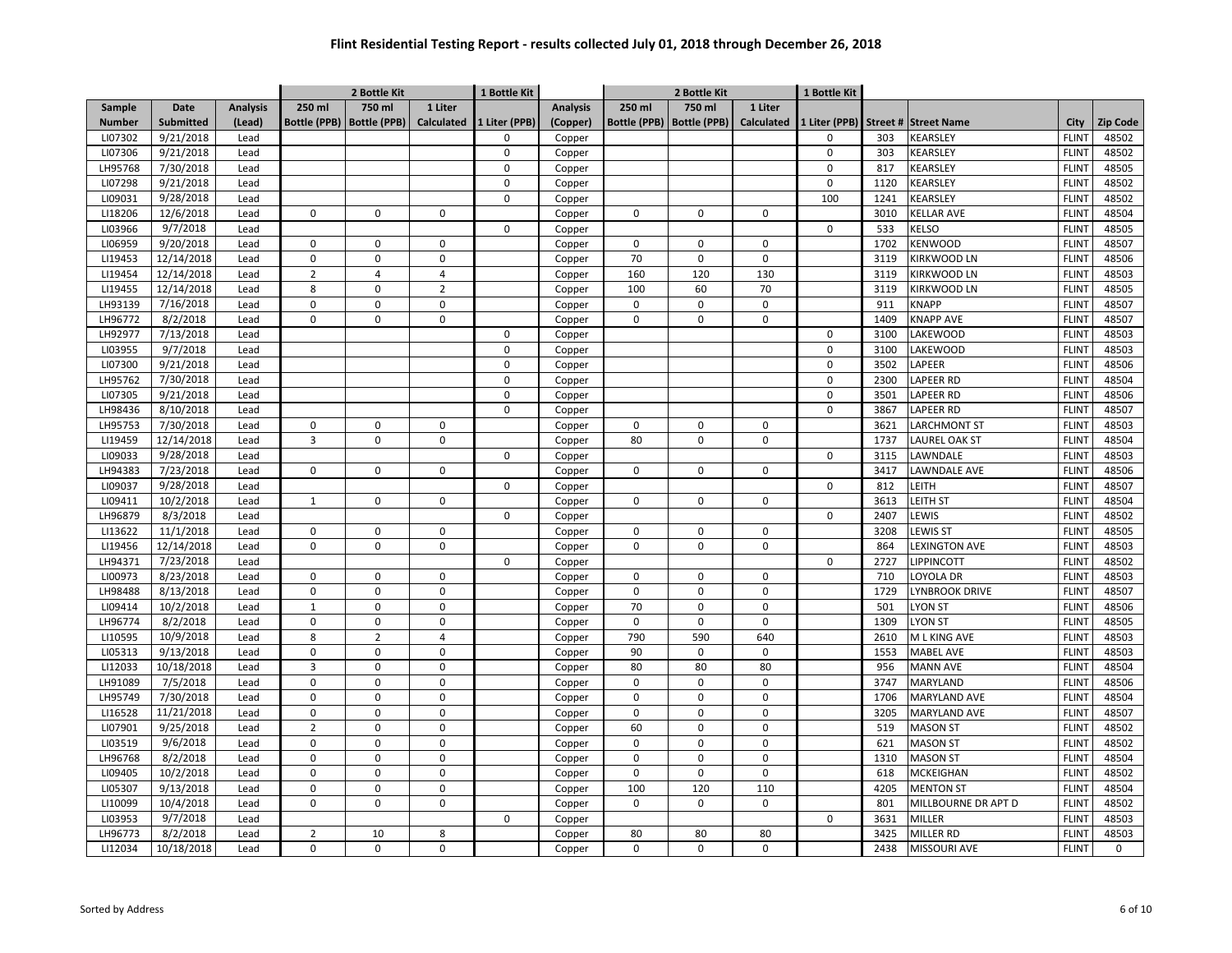|               |                  |                 |                     | 2 Bottle Kit        |                   | 1 Bottle Kit  |                 | 2 Bottle Kit        |                     |             | 1 Bottle Kit |              |                                    |              |                 |
|---------------|------------------|-----------------|---------------------|---------------------|-------------------|---------------|-----------------|---------------------|---------------------|-------------|--------------|--------------|------------------------------------|--------------|-----------------|
| Sample        | Date             | <b>Analysis</b> | 250 ml              | 750 ml              | 1 Liter           |               | <b>Analysis</b> | 250 ml              | 750 ml              | 1 Liter     |              |              |                                    |              |                 |
| <b>Number</b> | <b>Submitted</b> | (Lead)          | <b>Bottle (PPB)</b> | <b>Bottle (PPB)</b> | <b>Calculated</b> | 1 Liter (PPB) | (Copper)        | <b>Bottle (PPB)</b> | <b>Bottle (PPB)</b> | Calculated  |              |              | 1 Liter (PPB) Street # Street Name | City         | <b>Zip Code</b> |
| LH94372       | 7/23/2018        | Lead            |                     |                     |                   | $\Omega$      | Copper          |                     |                     |             | $\Omega$     | 613          | <b>MLK</b>                         | <b>FLINT</b> | 48503           |
| LH95761       | 7/30/2018        | Lead            |                     |                     |                   | $\mathsf 0$   | Copper          |                     |                     |             | $\mathsf 0$  | 3318         | <b>MLK</b>                         | <b>FLINT</b> | 48503           |
| LH92577       | 7/12/2018        | Lead            | $\pmb{0}$           | $\mathbf 0$         | $\mathbf 0$       |               | Copper          | $\mathbf 0$         | $\mathbf 0$         | $\mathbf 0$ |              | 3250         | <b>MONTANA AVE</b>                 | <b>FLINT</b> | 48504           |
| LI12878       | 10/25/2018       | Lead            | $\pmb{0}$           | $\mathsf 0$         | $\mathsf 0$       |               | Copper          | $\mathbf 0$         | $\mathsf 0$         | 0           |              | 2010         | <b>MONTCLAIR AVE</b>               | <b>FLINT</b> | 48504           |
| LH96770       | 8/2/2018         | Lead            | 18                  | 10                  | 12                |               | Copper          | 70                  | 60                  | 60          |              | 1909         | <b>MONTEITH ST</b>                 | <b>FLINT</b> | 48504           |
| LI00233       | 8/21/2018        | Lead            | 12                  | $\overline{2}$      | 5                 |               | Copper          | 270                 | 80                  | 130         |              | 1601         | MULBERRY LANE                      | <b>FLINT</b> | 48503           |
| LI09040       | 9/28/2018        | Lead            |                     |                     |                   | 0             | Copper          |                     |                     |             | 50           | 930          | <b>MYRTLE</b>                      | <b>FLINT</b> | 48504           |
| LH92958       | 7/13/2018        | Lead            |                     |                     |                   | $\mathbf 0$   | Copper          |                     |                     |             | $\mathbf 0$  | 4500         | N DORT HWY                         | <b>FLINT</b> | 48507           |
| LI09043       | 9/28/2018        | Lead            |                     |                     |                   | $\mathbf 0$   | Copper          |                     |                     |             | $\mathbf 0$  | 4500         | N DORT HWY                         | <b>FLINT</b> | 48503           |
| LH95764       | 7/30/2018        | Lead            |                     |                     |                   | $\mathbf 0$   | Copper          |                     |                     |             | $\pmb{0}$    | 3815         | N SAGINAW                          | <b>FLINT</b> | 48504           |
| LH95770       | 7/30/2018        | Lead            |                     |                     |                   | $\mathbf 0$   | Copper          |                     |                     |             | $\mathbf 0$  | 5201         | N SAGINAW                          | <b>FLINT</b> | 48505           |
| LI06957       | 9/20/2018        | Lead            | $\pmb{0}$           | $\mathbf 0$         | 0                 |               | Copper          | 60                  | 0                   | 0           |              | 1117         | <b>NELSON ST</b>                   | <b>FLINT</b> | 48506           |
| LH94100       | 7/19/2018        | Lead            | $\pmb{0}$           | $\mathbf 0$         | $\mathbf 0$       |               | Copper          | $\mathbf 0$         | $\mathbf 0$         | 0           |              | 2402         | <b>NOLEN DR</b>                    | <b>FLINT</b> | 48504           |
| LI12877       | 10/25/2018       | Lead            | $\pmb{0}$           | $\mathbf 0$         | $\mathsf 0$       |               | Copper          | 0                   | $\mathsf 0$         | 0           |              | 2618         | <b>NORBERT ST</b>                  | <b>FLINT</b> | 48504           |
| LI18947       | 12/12/2018       | Lead            | $\mathbf 1$         | $\mathbf 0$         | $\mathbf 0$       |               | Copper          | $\mathbf 0$         | $\mathbf 0$         | 0           |              | 1613         | <b>PARK ST</b>                     | <b>FLINT</b> | 48507           |
| LI03520       | 9/6/2018         | Lead            | 3                   | $\mathbf 0$         | $\mathbf 0$       |               | Copper          | $\mathbf 0$         | $\mathbf 0$         | 0           |              | 954          | <b>PERRY ST</b>                    | <b>FLINT</b> | 48503           |
| LI05315       | 9/13/2018        | Lead            | $\pmb{0}$           | $\mathbf 0$         | $\mathbf 0$       |               | Copper          | $\mathbf 0$         | $\mathbf 0$         | 0           |              | 1118         | PETTIBONE AVE                      | <b>FLINT</b> | 48504           |
| LI02827       | 9/4/2018         | Lead            | $\mathbf 1$         | $\mathsf 0$         | $\mathsf 0$       |               | Copper          | 50                  | $\mathbf 0$         | 0           |              | 2106         | PIERCE ST                          | <b>FLINT</b> | 48505           |
| LI01278       | 8/24/2018        | Lead            |                     |                     |                   | $\mathbf 0$   | Copper          |                     |                     |             | $\mathbf 0$  | 2214         | PIERSON RD                         | <b>FLINT</b> | 48507           |
| LI01287       | 8/24/2018        | Lead            |                     |                     |                   | $\mathbf 0$   | Copper          |                     |                     |             | $\mathbf 0$  | 2501         | PIERSON RD                         | <b>FLINT</b> | 48505           |
| LH99858       | 8/17/2018        | Lead            | $\pmb{0}$           | $\mathbf 0$         | 0                 |               | Copper          | 0                   | $\mathbf 0$         | 0           |              | 722          | PIERSON STREET                     | <b>FLINT</b> | 48503           |
| LH96878       | 8/3/2018         | Lead            |                     |                     |                   | $\mathbf 0$   | Copper          |                     |                     |             | $\mathbf 0$  | 1301         | PINGREE                            | <b>FLINT</b> | 48505           |
| LI05306       | 9/13/2018        | Lead            | $\pmb{0}$           | $\mathbf 0$         | $\mathbf 0$       |               | Copper          | $\mathbf 0$         | 0                   | 0           |              | 3618         | PINGREE AVE                        | <b>FLINT</b> | 48505           |
| LI18945       | 12/12/2018       | Lead            | $\pmb{0}$           | $\pmb{0}$           | $\mathsf 0$       |               | Copper          | $\mathbf 0$         | $\mathbf 0$         | 0           |              | 3618         | <b>PINGREE AVE</b>                 | <b>FLINT</b> | 48504           |
| LH99714       | 8/16/2018        | Lead            | 6                   | 39                  | 31                |               | Copper          | 100                 | 250                 | 210         |              | 2630         | <b>PROCTOR ST</b>                  | <b>FLINT</b> | 48504           |
| LI20518       | 12/26/2018       | Lead            | $\pmb{0}$           | $\mathsf 0$         | $\mathsf 0$       |               | Copper          | 160                 | 150                 | 150         |              | 3209         | <b>PROSPECT</b>                    | <b>FLINT</b> | 48505           |
| LI18508       | 12/10/2018       | Lead            | $\pmb{0}$           | $\mathbf 0$         | $\mathsf 0$       |               | Copper          | 0                   | $\mathsf 0$         | 0           |              | 3818         | <b>PROVIDENCE ST</b>               | <b>FLINT</b> | 48503           |
| LI18511       | 12/10/2018       | Lead            | $\mathbf 2$         | $\overline{4}$      | $\overline{4}$    |               | Copper          | 80                  | 50                  | 60          |              | 1413         | <b>RASPBERRY LN</b>                | <b>FLINT</b> | 48503           |
| LI16525       | 11/21/2018       | Lead            | $\overline{2}$      | 183                 | 138               |               | Copper          | 100                 | 80                  | 80          |              | 1413         | <b>RASPBERRY LN</b>                | <b>FLINT</b> | 48506           |
| LI15750       | 11/15/2018       | Lead            | $\pmb{0}$           | $\mathsf 0$         | $\mathsf 0$       |               | Copper          | $\mathbf 0$         | 0                   | 0           |              | 1410         | <b>RASPBERY LANE</b>               | <b>FLINT</b> | 48505           |
| LH94368       | 7/23/2018        | Lead            |                     |                     |                   | $\mathbf 0$   | Copper          |                     |                     |             | $\mathbf 0$  | 2804         | RICHFIELD                          | <b>FLINT</b> | 48532           |
| LH94373       | 7/23/2018        | Lead            |                     |                     |                   | $\mathbf 0$   | Copper          |                     |                     |             | $\mathsf 0$  | 2808         | RICHFIELD                          | <b>FLINT</b> | 48507           |
| LH96885       | 8/3/2018         | Lead            |                     |                     |                   | $\mathbf 0$   | Copper          |                     |                     |             | $\mathbf 0$  | 3002         | RICHFIELD                          | <b>FLINT</b> | 48504           |
| LI05625       | 9/14/2018        | Lead            |                     |                     |                   | $\mathbf 0$   | Copper          |                     |                     |             | $\pmb{0}$    | 3110         | RICHFIELD                          | <b>FLINT</b> | 48502           |
| LH94381       | 7/23/2018        | Lead            |                     |                     |                   | 0             | Copper          |                     |                     |             | $\mathbf 0$  | 3538         | RICHFIELD                          | <b>FLINT</b> | 48507           |
| LI01285       | 8/24/2018        | Lead            |                     |                     |                   | $\mathbf 0$   | Copper          |                     |                     |             | $\mathbf 0$  | $\mathbf{1}$ | RIVERFRONT                         | <b>FLINT</b> | 48506           |
| LH96886       | 8/3/2018         | Lead            |                     |                     |                   | $\Omega$      | Copper          |                     |                     |             | $\mathbf 0$  | 2890         | <b>ROBERT T LONGWAY</b>            | <b>FLINT</b> | 48504           |
| LH94365       | 7/23/2018        | Lead            |                     |                     |                   | $\mathbf 0$   | Copper          |                     |                     |             | $\pmb{0}$    | 3518         | ROBERT T LONGWAY                   | <b>FLINT</b> | 48503           |
| LI03945       | 9/7/2018         | Lead            |                     |                     |                   | $\mathbf 0$   | Copper          |                     |                     |             | $\mathbf 0$  | 812          | <b>ROOT</b>                        | <b>FLINT</b> | 48504           |
| LI13997       | 11/5/2018        | Lead            | $\pmb{0}$           | $\mathbf 0$         | 0                 |               | Copper          | 0                   | $\mathsf 0$         | 0           |              | 1947         | <b>S AVERILL AVE</b>               | <b>FLINT</b> | 48507           |
| LI13006       | 10/26/2018       | Lead            | $\overline{3}$      | $\overline{2}$      | $\overline{2}$    |               | Copper          | 60                  | $\mathbf 0$         | 0           |              | 814          | <b>S FRANKLIN AVE</b>              | <b>FLINT</b> | 48503           |
| LH94369       | 7/23/2018        | Lead            |                     |                     |                   | 0             | Copper          |                     |                     |             | $\pmb{0}$    | 303          | SAGINAW                            | <b>FLINT</b> | 48506           |
| LI05623       | 9/14/2018        | Lead            |                     |                     |                   | $\mathbf 0$   | Copper          |                     |                     |             | $\pmb{0}$    | 340          | SAGINAW                            | <b>FLINT</b> | 48503           |
| LI03961       | 9/7/2018         | Lead            |                     |                     |                   | $\mathbf 0$   | Copper          |                     |                     |             | $\mathbf 0$  | 432          | SAGINAW                            | <b>FLINT</b> | 48506           |
| LI05636       | 9/14/2018        | Lead            |                     |                     |                   | $\mathbf 0$   | Copper          |                     |                     |             | $\mathbf 0$  | 432          | SAGINAW                            | <b>FLINT</b> | 48504           |
| LI05637       | 9/14/2018        | Lead            |                     |                     |                   | 0             | Copper          |                     |                     |             | $\pmb{0}$    | 444          | SAGINAW                            | <b>FLINT</b> | 48506           |
| LI05622       | 9/14/2018        | Lead            |                     |                     |                   | $\mathbf 0$   | Copper          |                     |                     |             | $\mathbf 0$  | 500          | SAGINAW                            | <b>FLINT</b> | 48503           |
| LI05631       | 9/14/2018        | Lead            |                     |                     |                   | $\mathbf 0$   | Copper          |                     |                     |             | $\mathbf 0$  | 531          | SAGINAW                            | <b>FLINT</b> | 48504           |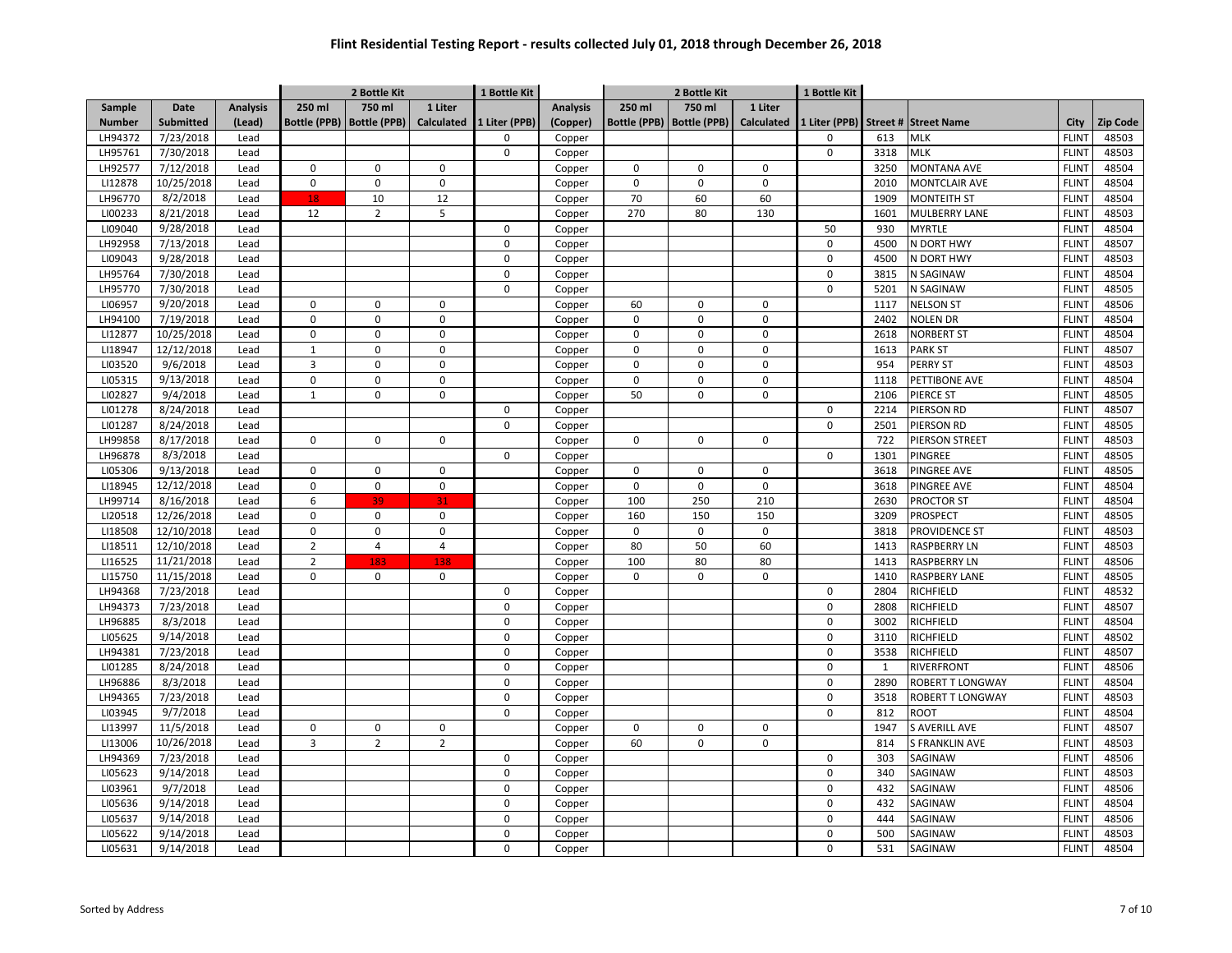|               |                  |                 |                     | 2 Bottle Kit        |                | 1 Bottle Kit   |                 | 2 Bottle Kit        |                     |            | 1 Bottle Kit  |      |                             |              |                 |
|---------------|------------------|-----------------|---------------------|---------------------|----------------|----------------|-----------------|---------------------|---------------------|------------|---------------|------|-----------------------------|--------------|-----------------|
| Sample        | Date             | <b>Analysis</b> | 250 ml              | 750 ml              | 1 Liter        |                | <b>Analysis</b> | 250 ml              | 750 ml              | 1 Liter    |               |      |                             |              |                 |
| <b>Number</b> | <b>Submitted</b> | (Lead)          | <b>Bottle (PPB)</b> | <b>Bottle (PPB)</b> | Calculated     | 1 Liter (PPB)  | (Copper)        | <b>Bottle (PPB)</b> | <b>Bottle (PPB)</b> | Calculated | 1 Liter (PPB) |      | Street # Street Name        | City         | <b>Zip Code</b> |
| LI05621       | 9/14/2018        | Lead            |                     |                     |                | $\Omega$       | Copper          |                     |                     |            | $\Omega$      | 555  | SAGINAW                     | <b>FLINT</b> | 48502           |
| LI05632       | 9/14/2018        | Lead            |                     |                     |                | $\mathbf 0$    | Copper          |                     |                     |            | $\pmb{0}$     | 555  | SAGINAW                     | <b>FLINT</b> | 48502           |
| LI03949       | 9/7/2018         | Lead            |                     |                     |                | $\mathbf 0$    | Copper          |                     |                     |            | $\mathbf 0$   | 635  | SAGINAW                     | <b>FLINT</b> | 48503           |
| LI01296       | 8/24/2018        | Lead            |                     |                     |                | $\mathbf 0$    | Copper          |                     |                     |            | $\pmb{0}$     | 711  | SAGINAW                     | <b>FLINT</b> | 48503           |
| LI05628       | 9/14/2018        | Lead            |                     |                     |                | $\mathbf 0$    | Copper          |                     |                     |            | $\pmb{0}$     | 746  | <b>SAGINAW</b>              | <b>FLINT</b> | 48507           |
| LI05626       | 9/14/2018        | Lead            |                     |                     |                | $\mathbf 0$    | Copper          |                     |                     |            | $\pmb{0}$     | 755  | SAGINAW                     | <b>FLINT</b> | 48507           |
| LI05635       | 9/14/2018        | Lead            |                     |                     |                | $\Omega$       | Copper          |                     |                     |            | $\mathbf 0$   | 800  | SAGINAW                     | <b>FLINT</b> | 48506           |
| LI05627       | 9/14/2018        | Lead            |                     |                     |                | $\Omega$       | Copper          |                     |                     |            | $\Omega$      | 836  | SAGINAW                     | <b>FLINT</b> | 48507           |
| LH95773       | 7/30/2018        | Lead            |                     |                     |                | $\mathbf 0$    | Copper          |                     |                     |            | $\mathbf 0$   | 1621 | SAGINAW                     | <b>FLINT</b> | 48505           |
| LH92967       | 7/13/2018        | Lead            |                     |                     |                | $\mathbf 0$    | Copper          |                     |                     |            | $\pmb{0}$     | 1714 | SAGINAW                     | <b>FLINT</b> | 48505           |
| LI09041       | 9/28/2018        | Lead            |                     |                     |                | $\mathbf 0$    | Copper          |                     |                     |            | $\mathbf 0$   | 2400 | SAGINAW                     | <b>FLINT</b> | 48507           |
| LH94380       | 7/23/2018        | Lead            |                     |                     |                | $\mathbf 0$    | Copper          |                     |                     |            | $\pmb{0}$     | 2802 | SAGINAW                     | <b>FLINT</b> | 48507           |
| LH95766       | 7/30/2018        | Lead            |                     |                     |                | $\mathbf 0$    | Copper          |                     |                     |            | $\pmb{0}$     | 3010 | <b>SAGINAW</b>              | <b>FLINT</b> | 48503           |
| LI05634       | 9/14/2018        | Lead            |                     |                     |                | $\mathbf 0$    | Copper          |                     |                     |            | $\pmb{0}$     | 3205 | SAGINAW                     | <b>FLINT</b> | 48504           |
| LH95755       | 7/30/2018        | Lead            |                     |                     |                | $\mathbf 0$    | Copper          |                     |                     |            | $\pmb{0}$     | 3805 | SAGINAW                     | <b>FLINT</b> | 48507           |
| LH94364       | 7/23/2018        | Lead            |                     |                     |                | $\mathbf 0$    | Copper          |                     |                     |            | $\mathbf 0$   | 4041 | SAGINAW                     | <b>FLINT</b> | 48507           |
| LI09046       | 9/28/2018        | Lead            |                     |                     |                | $\mathbf 0$    | Copper          |                     |                     |            | $\pmb{0}$     | 4108 | SAGINAW                     | <b>FLINT</b> | 48502           |
| LH96883       | 8/3/2018         | Lead            |                     |                     |                | $\pmb{0}$      | Copper          |                     |                     |            | $\pmb{0}$     | 4509 | SAGINAW                     | <b>FLINT</b> | 48507           |
| LH96877       | 8/3/2018         | Lead            |                     |                     |                | $\overline{2}$ | Copper          |                     |                     |            | $\pmb{0}$     | 4522 | SAGINAW                     | <b>FLINT</b> | 48507           |
| LI01286       | 8/24/2018        | Lead            |                     |                     |                | $\mathbf 0$    | Copper          |                     |                     |            | $\pmb{0}$     | 4601 | SAGINAW                     | <b>FLINT</b> | 48503           |
| LH95769       | 7/30/2018        | Lead            |                     |                     |                | $\Omega$       | Copper          |                     |                     |            | $\mathbf 0$   | 5533 | SAGINAW                     | <b>FLINT</b> | 48503           |
| LH98435       | 8/10/2018        | Lead            |                     |                     |                | $\Omega$       | Copper          |                     |                     |            | $\mathbf 0$   | 711  | <b>SAGINAW ST</b>           | <b>FLINT</b> | 48506           |
| LH92965       | 7/13/2018        | Lead            |                     |                     |                | $\Omega$       | Copper          |                     |                     |            | $\mathbf 0$   | 5301 | <b>SAGINAW ST</b>           | <b>FLINT</b> | 48503           |
| LH95775       | 7/30/2018        | Lead            |                     |                     |                | $\mathbf 0$    | Copper          |                     |                     |            | $\pmb{0}$     | 607  | <b>SECOND AVE</b>           | <b>FLINT</b> | 48505           |
| LH96884       | 8/3/2018         | Lead            |                     |                     |                | $\mathbf 0$    | Copper          |                     |                     |            | $\pmb{0}$     | 1811 | <b>SEYMOUR</b>              | <b>FLINT</b> | 48503           |
| LH98491       | 8/13/2018        | Lead            | $\mathbf 0$         | $\mathbf{1}$        | 0              |                | Copper          | $\mathsf 0$         | $\mathsf 0$         | 0          |               | 716  | SIMCOE AVE                  | <b>FLINT</b> | 48504           |
| LI09403       | 10/2/2018        | Lead            | 5                   | $\mathbf{1}$        | $\overline{2}$ |                | Copper          | 50                  | $\mathbf 0$         | 0          |               | 724  | <b>SOUTH GRAND TRAVERSE</b> | <b>FLINT</b> | 48532           |
| LI09409       | 10/2/2018        | Lead            | $\mathsf 0$         | $\mathsf 0$         | $\mathbf 0$    |                | Copper          | 60                  | 0                   | 0          |               | 4012 | SOUTH GRAND TRAVERSE        | <b>FLINT</b> | 48502           |
| LH95771       | 7/30/2018        | Lead            |                     |                     |                | $\Omega$       | Copper          |                     |                     |            | $\mathbf 0$   | 735  | <b>STEWART</b>              | <b>FLINT</b> | 48503           |
| LI09045       | 9/28/2018        | Lead            |                     |                     |                | $\mathbf 0$    | Copper          |                     |                     |            | $\pmb{0}$     | 1510 | <b>STEWART AVE</b>          | <b>FLINT</b> | 48503           |
| LI09406       | 10/2/2018        | Lead            | $\mathsf 0$         | $\mathsf 0$         | 0              |                | Copper          | $\mathbf 0$         | 0                   | 0          |               | 1036 | <b>STOCKTON ST</b>          | <b>FLINT</b> | 48506           |
| LI16527       | 11/21/2018       | Lead            | $\mathbf 0$         | $\mathsf 0$         | $\mathsf 0$    |                | Copper          | $\mathbf 0$         | $\mathbf 0$         | 0          |               | 938  | <b>SUNDAY ST</b>            | <b>FLINT</b> | 48506           |
| LI16681       | 11/27/2018       | Lead            | $\mathsf 0$         | $\mathsf 0$         | $\mathbf 0$    |                | Copper          | $\mathbf 0$         | $\mathbf 0$         | 0          |               | 221  | <b>TENNYSON AVE</b>         | <b>FLINT</b> | 48503           |
| LI16682       | 11/27/2018       | Lead            | $\pmb{0}$           | $\mathbf 0$         | 0              |                | Copper          | $\mathsf 0$         | 0                   | 0          |               | 609  | THOMSON ST #1               | <b>FLINT</b> | 48505           |
| LH97812       | 8/8/2018         | Lead            | $\overline{2}$      | $\overline{3}$      | 3              |                | Copper          | $\mathbf 0$         | 0                   | 0          |               | 2521 | <b>TYRONE ST</b>            | <b>FLINT</b> | 48507           |
| LI09034       | 9/28/2018        | Lead            |                     |                     |                | $\mathbf{1}$   | Copper          |                     |                     |            | $\mathbf 0$   | 701  | UNIVERSITY                  | <b>FLINT</b> | 48505           |
| LH92963       | 7/13/2018        | Lead            |                     |                     |                | $\mathbf 0$    | Copper          |                     |                     |            | $\mathbf 0$   | 1625 | <b>UNIVERSITY</b>           | <b>FLINT</b> | 48503           |
| LH95779       | 7/30/2018        | Lead            |                     |                     |                | $\mathbf 0$    | Copper          |                     |                     |            | $\mathbf 0$   | 1700 | <b>UNIVERSITY</b>           | <b>FLINT</b> | 48502           |
| LH93138       | 7/16/2018        | Lead            | $\mathbf 0$         | $\mathbf 0$         | $\mathbf 0$    |                | Copper          | $\mathbf 0$         | $\mathbf 0$         | 0          |               | 1916 | <b>UNIVERSITY</b>           | <b>FLINT</b> | 48505           |
| LH92970       | 7/13/2018        | Lead            |                     |                     |                | $\mathbf 0$    | Copper          |                     |                     |            | $\pmb{0}$     | 4501 | <b>VAN SLYKE</b>            | <b>FLINT</b> | 48502           |
| LI07902       | 9/25/2018        | Lead            | $\mathsf 0$         | $\mathsf 0$         | $\mathbf 0$    |                | Copper          | $\mathbf 0$         | $\mathbf 0$         | 0          |               | 1401 | <b>VERMEDA AVE</b>          | <b>FLINT</b> | 48503           |
| LH98494       | 8/13/2018        | Lead            | $\pmb{0}$           | $\mathbf 0$         | 0              |                | Copper          | 90                  | $\pmb{0}$           | 0          |               | 311  | W 1ST AVE                   | <b>FLINT</b> | 48506           |
| LH98497       | 8/13/2018        | Lead            | $\mathsf 0$         | $\mathbf 0$         | $\mathbf 0$    |                | Copper          | 80                  | 70                  | 70         |               | 311  | W 1ST AVE                   | <b>FLINT</b> | 48502           |
| LH98498       | 8/13/2018        | Lead            |                     | $\mathbf 0$         |                |                | Copper          |                     | 60                  |            |               | 311  | W 1ST AVE                   | <b>FLINT</b> | 48502           |
| LH98499       | 8/13/2018        | Lead            |                     | $\mathbf 0$         |                |                | Copper          |                     | $\mathbf 0$         |            |               | 311  | W 1ST AVE                   | <b>FLINT</b> | 48502           |
| LH98500       | 8/13/2018        | Lead            |                     | $\mathsf 0$         |                |                | Copper          |                     | $\mathbf 0$         |            |               | 311  | W 1ST AVE                   | <b>FLINT</b> | 48502           |
| LH98501       | 8/13/2018        | Lead            |                     | $\mathbf 0$         |                |                | Copper          |                     | 0                   |            |               | 311  | W 1ST AVE                   | <b>FLINT</b> | 48502           |
| LI18509       | 12/10/2018       | Lead            | 18                  | $\mathsf 0$         | 4              |                | Copper          | $\mathsf 0$         | 0                   | 0          |               | 426  | <b>W BAKER ST</b>           | <b>FLINT</b> | 48503           |
|               |                  |                 |                     |                     |                |                |                 |                     |                     |            |               |      |                             |              |                 |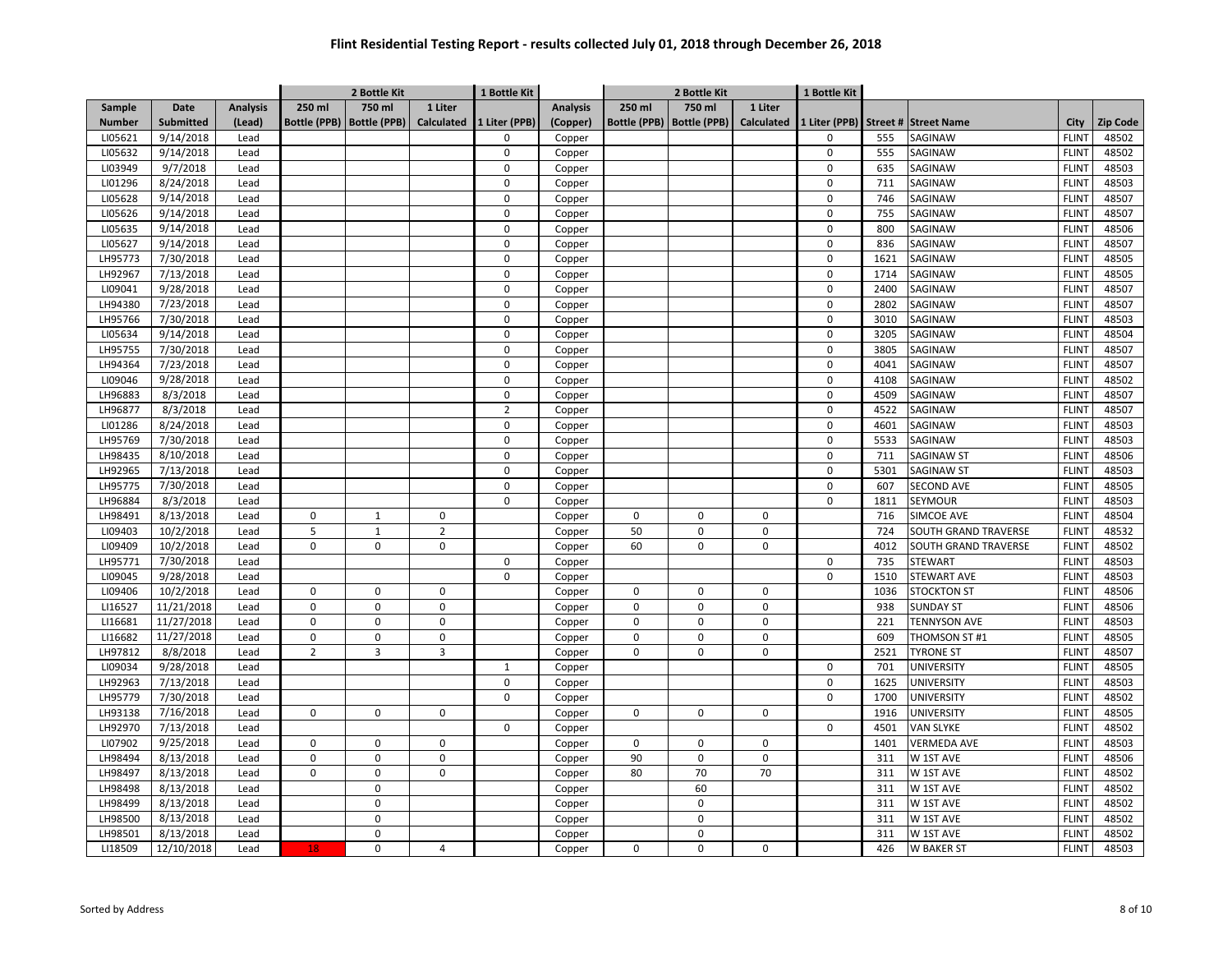|               |             |                 |                | 2 Bottle Kit                |                | 1 Bottle Kit  |                 | 2 Bottle Kit        |                     |                   | 1 Bottle Kit           |      |                           |              |                 |
|---------------|-------------|-----------------|----------------|-----------------------------|----------------|---------------|-----------------|---------------------|---------------------|-------------------|------------------------|------|---------------------------|--------------|-----------------|
| Sample        | <b>Date</b> | <b>Analysis</b> | 250 ml         | 750 ml                      | 1 Liter        |               | <b>Analysis</b> | 250 ml              | 750 ml              | 1 Liter           |                        |      |                           |              |                 |
| <b>Number</b> | Submitted   | (Lead)          |                | Bottle (PPB)   Bottle (PPB) | Calculated     | 1 Liter (PPB) | (Copper)        | <b>Bottle (PPB)</b> | <b>Bottle (PPB)</b> | <b>Calculated</b> | 1 Liter (PPB) Street # |      | <b>Street Name</b>        | City         | <b>Zip Code</b> |
| LI05309       | 9/13/2018   | Lead            | $\mathbf 0$    | $\mathbf 0$                 | $\mathbf 0$    |               | Copper          | 0                   | $\mathbf 0$         | 0                 |                        | 426  | W FIRST AVE               | <b>FLINT</b> | 48504           |
| LI12874       | 10/25/2018  | Lead            | $\mathbf 0$    | $\mathbf 0$                 | $\mathbf 0$    |               | Copper          | 80                  | 130                 | 120               |                        | 105  | W FOSS AVE                | <b>FLINT</b> | 48503           |
| LI12880       | 10/25/2018  | Lead            | $\pmb{0}$      | $\mathbf 0$                 | $\mathsf 0$    |               | Copper          | 110                 | 100                 | 100               |                        | 705  | W HAMILTON AVE            | <b>FLINT</b> | 48506           |
| LH96450       | 8/1/2018    | Lead            | $\mathbf 0$    | $\mathbf 0$                 | $\mathbf 0$    |               | Copper          | $\Omega$            | $\mathbf 0$         | 0                 |                        | 810  | W HEMPHILL                | <b>FLINT</b> | 48507           |
| LI18510       | 12/10/2018  | Lead            | $\mathbf{1}$   | $\Omega$                    | $\mathbf 0$    |               | Copper          | 0                   | 60                  | 0                 |                        | 4002 | <b>W KEARSLEY ST</b>      | <b>FLINT</b> | 48503           |
| LI12035       | 10/18/2018  | Lead            | $\overline{4}$ | $6\phantom{1}6$             | 6              |               | Copper          | 60                  | $\Omega$            | $\Omega$          |                        | 133  | W MCCLELLAN ST            | <b>FLINT</b> | 48505           |
| LH98493       | 8/13/2018   | Lead            | $\Omega$       | $\Omega$                    | $\Omega$       |               | Copper          | $\Omega$            | $\Omega$            | $\Omega$          |                        | 1502 | W MCCLELLAN ST            | <b>FLINT</b> | 48503           |
| LH91400       | 7/9/2018    | Lead            | $\mathbf{1}$   | $\Omega$                    | $\mathbf 0$    |               | Copper          | 50                  | $\Omega$            | 0                 |                        | 2109 | <b>WABASH AVE</b>         | <b>FLINT</b> | 48503           |
| LH94099       | 7/19/2018   | Lead            | $\Omega$       | $\Omega$                    | $\Omega$       |               | Copper          | 60                  | $\Omega$            | 0                 |                        | 1501 | <b>WALDMAN AVE</b>        | <b>FLINT</b> | 48503           |
| LH96767       | 8/2/2018    | Lead            | $\mathbf 0$    | $\mathbf 0$                 | $\mathbf 0$    |               | Copper          | 90                  | $\Omega$            | 0                 |                        | 613  | <b>WALLENBERG APT 204</b> | <b>FLINT</b> | 48503           |
| LI03952       | 9/7/2018    | Lead            |                |                             |                | $\Omega$      | Copper          |                     |                     |                   | $\Omega$               | 305  | WALNUT                    | <b>FLINT</b> | 48503           |
| LH92975       | 7/13/2018   | Lead            |                |                             |                | $\Omega$      | Copper          |                     |                     |                   | $\Omega$               | 402  | <b>WATER ST</b>           | <b>FLINT</b> | 48503           |
| LH99857       | 8/17/2018   | Lead            | $\Omega$       | $\Omega$                    | $\Omega$       |               | Copper          | $\Omega$            | $\Omega$            | $\Omega$          |                        | 1923 | <b>WEAVER ST</b>          | <b>FLINT</b> | 48503           |
| LH95758       | 7/30/2018   | Lead            |                |                             |                | $\Omega$      | Copper          |                     |                     |                   | $\Omega$               | 818  | <b>WELCH BLVD</b>         | <b>FLINT</b> | 48503           |
| LH96771       | 8/2/2018    | Lead            | 15             | $\overline{3}$              | 6              |               | Copper          | $\Omega$            | $\Omega$            | $\Omega$          |                        | 1407 | <b>WELCH BLVD</b>         | <b>FLINT</b> | 48505           |
| LI07308       | 9/21/2018   | Lead            |                |                             |                | $\Omega$      | Copper          |                     |                     |                   | $\Omega$               | 3711 | <b>WESTERN RD</b>         | <b>FLINT</b> | 48502           |
| LH90643       | 7/2/2018    | Lead            | $\mathbf 0$    | $\Omega$                    | $\Omega$       |               | Copper          | 70                  | 100                 | 90                |                        | 3202 | <b>WESTWOOD PKWY</b>      | <b>FLINT</b> | 48503           |
| LI02826       | 9/4/2018    | Lead            | $\mathbf 0$    | $\mathbf 0$                 | $\mathbf 0$    |               | Copper          | $\Omega$            | $\mathbf 0$         | 0                 |                        | 3413 | <b>WHITNEY AVE</b>        | <b>FLINT</b> | 48504           |
| LH98492       | 8/13/2018   | Lead            | $\Omega$       | $\mathbf 0$                 | $\mathbf 0$    |               | Copper          | $\Omega$            | $\Omega$            | 0                 |                        | 3730 | WHITTIER                  | <b>FLINT</b> | 48502           |
| LH98502       | 8/13/2018   | Lead            | $\mathbf 0$    | $\mathbf 0$                 | $\mathbf 0$    |               | Copper          | 0                   | $\mathbf 0$         | 0                 |                        | 3730 | WHITTIER AVE              | <b>FLINT</b> | 48502           |
| LH98503       | 8/13/2018   | Lead            |                | $\mathbf 0$                 |                |               | Copper          |                     | $\mathbf 0$         |                   |                        | 3730 | <b>WHITTIER ST</b>        | <b>FLINT</b> | 48507           |
| LH98504       | 8/13/2018   | Lead            |                | $\mathbf 0$                 |                |               | Copper          |                     | $\mathbf 0$         |                   |                        | 3730 | <b>WHITTIER ST</b>        | <b>FLINT</b> | 48504           |
| LH98505       | 8/13/2018   | Lead            |                | $\mathbf 0$                 |                |               | Copper          |                     | $\mathbf 0$         |                   |                        | 3731 | WHITTIER ST               | <b>FLINT</b> | $\mathbf 0$     |
| LH98506       | 8/13/2018   | Lead            |                | $\mathbf 0$                 |                |               | Copper          |                     | $\mathbf 0$         |                   |                        | 3731 | WHITTIER ST               | <b>FLINT</b> | 48504           |
| LI12036       | 10/18/2018  | Lead            | $\mathbf 0$    | $\mathbf 0$                 | $\mathbf 0$    |               | Copper          | 90                  | 100                 | 100               |                        | 1702 | <b>WILBERFORCE CIRCLE</b> | <b>FLINT</b> | 48507           |
| LI05740       | 9/17/2018   | Lead            | $\overline{2}$ | 3                           | 3              |               | Copper          | 0                   | $\mathbf 0$         | 0                 |                        | 2042 | <b>WINANS</b>             | <b>FLINT</b> | 48504           |
| LH98496       | 8/13/2018   | Lead            | $\overline{3}$ | $\overline{4}$              | $\overline{4}$ |               | Copper          | 0                   | $\mathbf 0$         | 0                 |                        | 2042 | <b>WINANS</b>             | <b>FLINT</b> | 48505           |
| LI05743       | 9/17/2018   | Lead            | $\mathbf 0$    | $\mathbf 0$                 | $\mathbf 0$    |               | Copper          | 0                   | $\mathbf 0$         | 0                 |                        | 1914 | <b>WINDSOR LANE</b>       | <b>FLINT</b> | 48507           |
| LI17874       | 12/5/2018   | Lead            | $\mathbf 0$    | $\mathbf 0$                 | $\mathbf 0$    |               | Copper          | 0                   | $\mathbf 0$         | 0                 |                        | 2420 | <b>WINONA ST</b>          | <b>FLINT</b> | 48507           |
| LI15948       | 11/19/2018  | Lead            | $\mathbf 0$    | $\mathbf 0$                 | $\mathbf 0$    |               | Copper          | 70                  | 70                  | 70                |                        | 3411 | <b>WINONA STREET</b>      | <b>FLINT</b> | 48503           |
| LI15944       | 11/19/2018  | Lead            | $\mathbf 0$    | $\mathbf 0$                 | $\mathbf 0$    |               | Copper          | 0                   | $\mathbf 0$         | 0                 |                        | 5112 | WINSFORD BYWAY            | <b>FLINT</b> | 48503           |
| LH94096       | 7/19/2018   | Lead            | $\mathbf 0$    | $\mathbf 0$                 | $\mathbf 0$    |               | Copper          | 0                   | $\mathbf 0$         | 0                 |                        | 2426 | <b>WISCONSIN AVE</b>      | <b>FLINT</b> | 48503           |
| LH95364       | 7/26/2018   | Lead            | $\mathbf 0$    | $\mathbf 0$                 | $\mathbf 0$    |               | Copper          | 90                  | $\mathbf 0$         | 0                 |                        | 3818 | <b>WISNER</b>             | <b>FLINT</b> | 48506           |
| LI09412       | 10/2/2018   | Lead            | $\overline{2}$ | 1                           | $\mathbf{1}$   |               | Copper          | 0                   | $\mathbf 0$         | 0                 |                        | 2745 | WOLCOTT                   | <b>FLINT</b> | 48503           |
| LI16522       | 11/21/2018  | Lead            | $\mathbf 0$    | $\mathbf 0$                 | $\mathbf 0$    |               | Copper          | 120                 | $\mathbf 0$         | 0                 |                        | 1402 | <b>WOODCROFT AVE</b>      | <b>FLINT</b> | 48505           |
| LH99856       | 8/17/2018   | Lead            | 3              | $\overline{2}$              | $\overline{2}$ |               | Copper          | 50                  | $\mathbf 0$         | 0                 |                        | 1634 | WYOMING AVENUE            | <b>FLINT</b> | 48507           |
| LI02828       | 9/4/2018    | Lead            | $\mathbf 0$    | $\Omega$                    | $\mathbf 0$    |               | Copper          | 70                  | 50                  | 60                |                        |      |                           | <b>FLINT</b> | 48506           |

Notes:

ppb = parts per billion

Lead values exceeding 15 ppb and Copper results exceeding 1,300 are highlighted in red.

Sample results of "Not Detected" have been replaced with a numerical value of zero for ease of sorting.

Samples without a zip code did not have one provided on the accompanying paperwork.